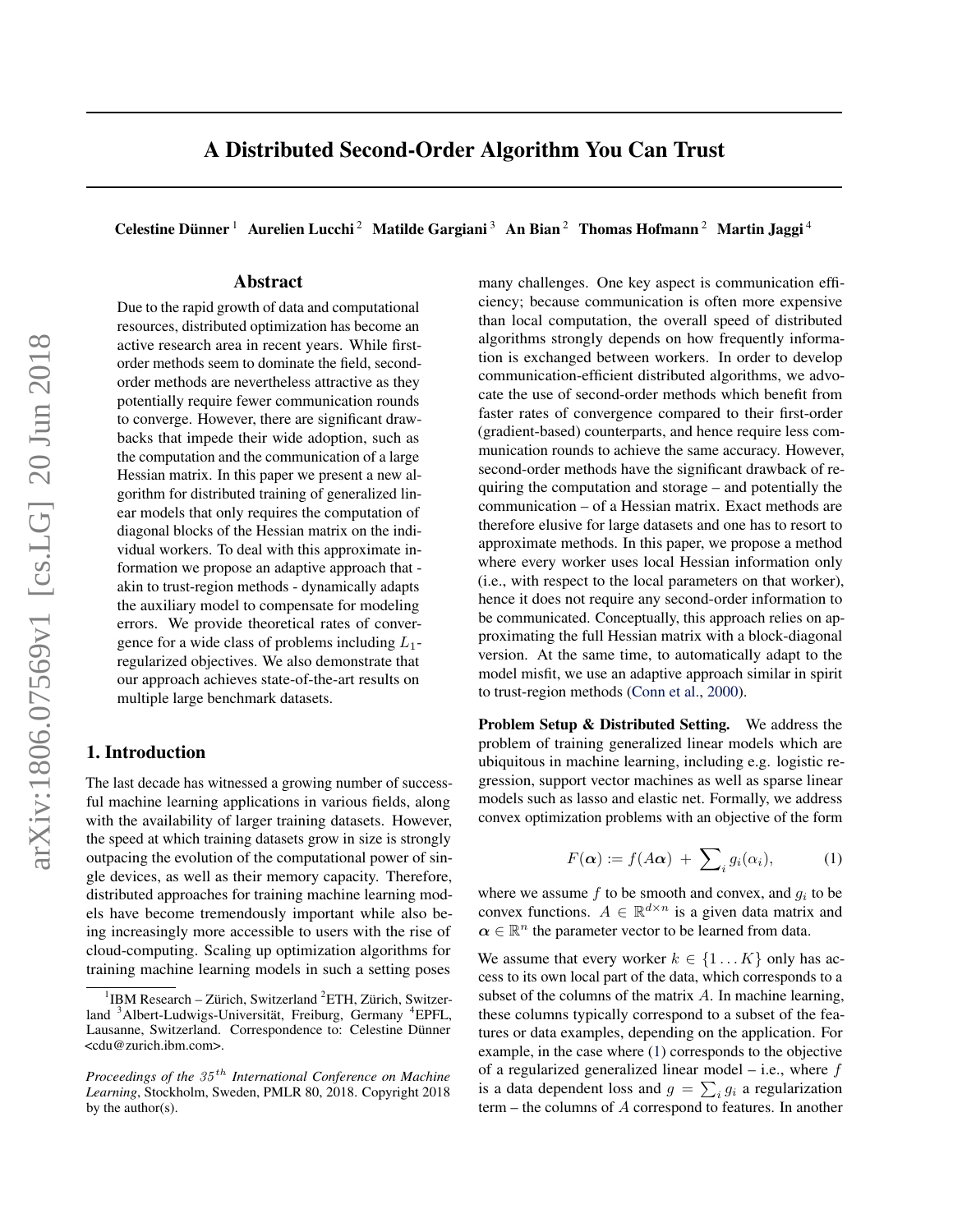<span id="page-1-0"></span>scenario where [\(1\)](#page-0-0) corresponds to the dual representation of the respective problem, such as typically chosen for SVM models, the columns of A correspond to data examples.

Block-separable model. In such a distributed setting we suggest optimizing a block-separable auxiliary model which can be split over workers. This auxiliary model is then updated in each round, upon receiving a summary of the updates from all workers. A significant advantage of such a model is that the workload of a single round can be parallelized across the individual workers, where each worker computes an update for its own model parameters by solving a local optimizaition task. Then, to synchronize the work, each worker communicates this update to the master node which aggregates all the updates, applies them to the global model and shares this information with all the workers. One common problem faced with this type of distributed approach is to evaluate whether the local models can be trusted in order to update the global model. This is usually addressed by the selection of an appropriate stepsize or by relying on a line-search approach. However, the latter uses a fixed model and typically requires multiple model evaluations which can therefore be computationally expensive. In this paper, we instead leverage ideas from trust-region methods [\(Conn et al.,](#page-8-0) [2000\)](#page-8-0), where we dynamically adapt the model based on how much we trust the approximate second-order information.

Contributions. We propose a new distributed Newton's method, built on an adaptive block-separable approximation of the objective function, and allowing the use of arbitrary solvers to solve the local subproblems approximately. Two characteristics differentiate our approach from existing work. First, unlike previous methods that rely on fixed step-size schedules or line-search strategies, our algorithm evaluates the fit of the auxiliary model using a trust-region approach. This yields an efficient method with global convergence guarantees for convex functions, while providing full adaptivity to the quality of the second-order model. Second, our method, to the best of our knowledge, is the first to give convergence guarantees for a distributed second-order method applied to problems with general regularizers (not necessarily strongly convex). This includes  $L_1$ -regularized objectives such as Lasso and sparse logistic regression as very important application cases, which were not covered by earlier methods such as [\(Shamir et al.,](#page-8-0) [2014;](#page-8-0) [Zhang &](#page-9-0) [Lin,](#page-9-0) [2015;](#page-9-0) [Wang et al.,](#page-8-0) [2017;](#page-8-0) [Lee & Chang,](#page-8-0) [2017\)](#page-8-0).

# 2. Method Description

We present an iterative descent algorithm that minimizes the objective  $F(\alpha)$  introduced in [\(1\)](#page-0-0). At each step, we optimize an auxiliary *block-separable model* that acts as a surrogate for the objective  $F(\alpha)$ . This auxiliary model is adaptive and changes depending on its approximation quality.

## 2.1. Block-Separable Model

Let us, in every iteration of our algorithm, consider the following auxiliary model replacing [\(1\)](#page-0-0):

$$
\mathcal{M}_{\sigma}(\Delta \alpha; \alpha) := \hat{f}(A\alpha, A\Delta \alpha) + \sum_{i} g_i(\alpha_i + \Delta \alpha_i), \tag{2}
$$

where  $\hat{f}(A\alpha, A\Delta\alpha)$  is a second-order approximation of the data-dependent term in [\(1\)](#page-0-0), i.e.,

$$
\hat{f}(A\alpha, A\Delta\alpha) := f(A\alpha) + \nabla f(A\alpha)^{\top} A\Delta\alpha \n+ \frac{\sigma}{2} \Delta\alpha^{\top} \tilde{H}(\alpha) \Delta\alpha.
$$
\n(3)

The parameter  $\sigma \in \mathbb{R}_+$  is introduced to control the approximation quality of the auxiliary model; its role will be detailed in Section [2.2.](#page-2-0)

Let us consider (3) for the case where  $H(\alpha)$  is chosen to be the Hessian matrix  $\nabla_{\alpha}^2 f(A\alpha)$ . Then, the auxiliary model (2) with  $\sigma = 1$  corresponds to a classical secondorder approximation of the function  $f$ . However, this choice of  $\hat{H}$  is not feasible in a distributed setting where the data is partitioned among the workers, since the computation of the Hessian matrix requires access to the entire data matrix.

Partitioning. In particular, we assume each worker has access to a subset  $\mathcal{I}_k$  of the columns of A. In our setting,  $\mathcal{I}_k$ are disjoint index sets such that  $\bigcup_k \mathcal{I}_k = [n], \mathcal{I}_i \cap \mathcal{I}_j =$  $\emptyset$   $\forall i \neq j$  and  $n_k := |\mathcal{I}_k|$  denotes the size of partition k. Hence, each machine stores in its memory the submatrix  $A_{[k]} \in \mathbb{R}^{d \times n_k}$  corresponding to its partition  $\mathcal{I}_k$ .

Given such a partitioning, we suggest choosing  $\tilde{H}$  to be a block diagonal approximation to the Hessian matrix  $\nabla^2_{\alpha} f(A\alpha)$  aligned with the partitioning of the model parameters, such that

$$
\Delta \alpha^{\top} \tilde{H}(\alpha) \Delta \alpha = \sum_{k} \Delta \alpha_{[k]}^{\top} \tilde{H}(\alpha) \Delta \alpha_{[k]}.
$$
 (4)

We use the notation  $\mathbf{u}_{[k]}$  to denote the vector u with only non-zero coordinates for  $i \in \mathcal{I}_k$ . As a consequence of (4) the model presented in  $(2)$  splits over the K partitions, i.e.,

$$
\mathcal{M}_{\sigma}(\Delta \alpha; \alpha) = \sum_{k} \mathcal{M}_{\sigma}^{(k)}(\Delta \alpha_{[k]}; \alpha), \quad (5)
$$

where each subproblem  $\mathcal{M}_{\sigma}^{(k)}(\Delta\bm{\alpha}_{[k]};\bm{\alpha})$  only requires access to the local data indexed by  $\mathcal{I}_k$ , the respective coordinates of the model  $\alpha$ , as well as  $\mathbf{v} := A\alpha$ :

$$
\mathcal{M}_{\sigma}^{(k)}(\Delta \alpha_{[k]}; \alpha) := \frac{1}{K} f(\mathbf{v}) + \nabla f(\mathbf{v})^{\top} A \Delta \alpha_{[k]} \n+ \frac{\sigma}{2} \Delta \alpha_{[k]}^{\top} \tilde{H}(\alpha) \Delta \alpha_{[k]} \n\sum_{i \in \mathcal{I}_k} g_i((\alpha + \Delta \alpha_{[k]})_i).
$$
\n(6)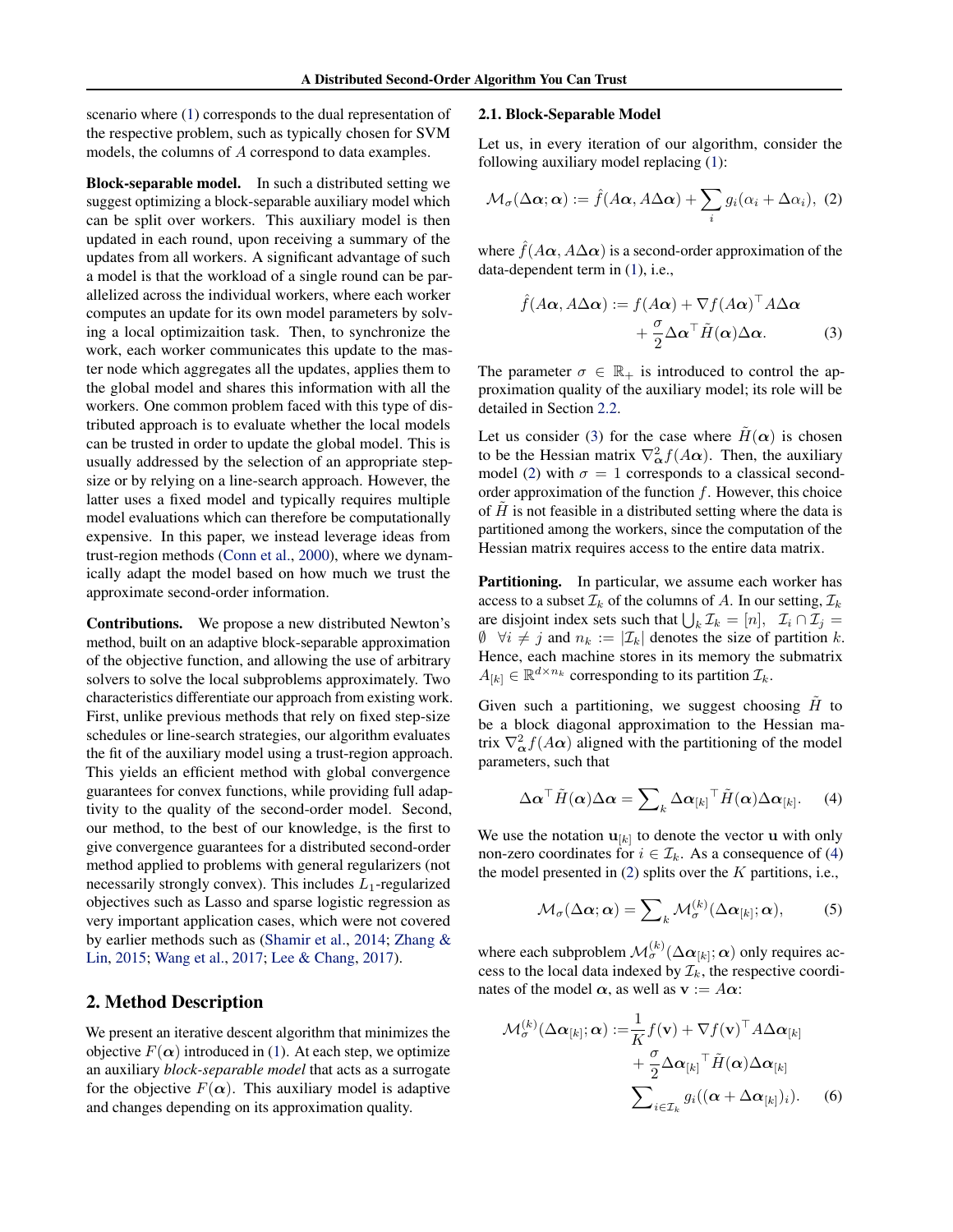<span id="page-2-0"></span>Hence, in a distributed setting, each worker is assigned the subproblem corresponding to its partition. These individual subproblems can be optimized independently and in parallel on the different workers. We note that this requires access to the shared information v on every node; we will detail in Section [3](#page-3-0) how this can be efficiently achieved in a distributed setting. A significant benefit of this model is that it is based on local second-order information and does not require sending gradients and Hessian matrices to the master node, which would be a significant cost in terms of communication.

## 2.2. Approximation Quality of the Model

The role of the  $\sigma$  parameter introduced in [\(2\)](#page-1-0) is to account for the loss of information that arises by enforcing the approximate Hessian matrix of f to have a block diagonal structure. The better the approximation, the closer to 1 the optimal  $\sigma$  parameter is. If the Hessian approximation is unreliable, then the model should be adapted accordingly by changing the value of  $\sigma$ . An alternative model to [\(2\)](#page-1-0) would be to include a damping factor to the second-order term, i.e., use  $\frac{\sigma}{2} \Delta \alpha^{\top} \tilde{H}(\alpha) \tilde{\Delta \alpha} + \sigma' \|\Delta \alpha\|^2$  where  $\sigma' > 0$ . This type of model is usually employed in trust-region methods [\(Conn](#page-8-0) [et al.,](#page-8-0) [2000\)](#page-8-0) where  $\sigma = 1$ , and  $\sigma' > 0$  is chosen to ensure strong-convexity. The use of  $\sigma' > 0$  might therefore not be necessary for models that are already (strongly)-convex. We conducted a set of experiments to determine whether this alternative model would achieve better empirical performance and we found little difference between the two models. We will therefore report results for our suggested model with  $\sigma' = 0$  in the experimental section.

**Adaptive Choice of**  $\sigma$ **.** We have established that the  $\sigma$ parameter has a central role for the convergence and the practical performance of our method, and we therefore need an efficient way to choose and update this parameter in an adaptive manner. Here we suggest updating  $\sigma$  at each iteration of the algorithm using an update rule inspired by trust-region methods [\(Cartis et al.,](#page-8-0) [2011a\)](#page-8-0), where  $\sigma$  acts as the reciprocal of the trust-region radius. Further details are provided in Section 2.3.

#### 2.3. Algorithm Procedure

The pseudo-code of the proposed approach, denoted as Adaptive Distributed Newton method (ADN), is summarized in Algorithm [1](#page-3-0) and the four-stage iterative procedure is illustrated in Figure 1. We focus on a master-worker setting in this paper, but our algorithm could similarly be applied in a non-centralized fashion. Specifically, in every round, each worker  $k$  works on its local subproblem  $(6)$  to find an update  $\Delta \alpha_{[k]}$  to its local parameters of the model (stage 1). Then, it communicates this update to the master node (stage 2) which, aggregates the updates, and decides



Figure 1. Four-stage algorithmic procedure of ADN. Every worker only has access to its local partition of the data matrix and the respective block of the Hessian matrix. Arrows indicate the (synchronous) communication per round.

a new  $\sigma_{t+1}$  for the next iteration based on the misfit of the current model (stage 3). Finally, the master node broadcasts the new model together with  $\sigma_{t+1}$  to every worker (stage 4) for the next round. Note that in Algorithm [1](#page-3-0) we have not explicitly stated the communication of v and two scalars that are necessary for evaluating the function values distributedly; we will elaborate more on this in Section [3.](#page-3-0)

Local Solver. The computation of the model update  $\Delta \alpha_{[k]}$  on every worker (stage 2 of our algorithm) can be done using any arbitrary solver, depending on user preference or the available hardware resources. As in [\(Smith](#page-8-0) [et al.,](#page-8-0) [2018\)](#page-8-0), the amount of computation time spent in the local solver is a tunable hyperparameter. This allows the algorithm to be optimally adjusted according to the trade-off between communication and computation cost of a given system. To reflect this flexibility in our theory we will assume the local subproblems [\(6\)](#page-1-0) are not necessarily optimized exactly but  $\eta$ -approximately, i.e., the local updates  $\Delta \alpha_{[k]}$  are such that:

$$
\frac{\mathcal{M}_{\sigma}^{(k)}(\Delta \boldsymbol{\alpha}_{[k]};\boldsymbol{\alpha}) - \mathcal{M}_{\sigma}^{(k)}(\Delta \boldsymbol{\alpha}_{[k]}^{\star};\boldsymbol{\alpha})}{\mathcal{M}_{\sigma}^{(k)}(\boldsymbol{0};\boldsymbol{\alpha}) - \mathcal{M}_{\sigma}^{(k)}(\Delta \boldsymbol{\alpha}_{[k]}^{\star};\boldsymbol{\alpha})} \leq \eta, \qquad (7)
$$

where  $\Delta \bm \alpha_{[k]}^\star := \argmin_{\Delta \bm \alpha_{[k]}} \mathcal{M}_\sigma^{(k)}(\Delta \bm \alpha_{[k]};\bm \alpha).^1$ 

As previously mentioned, one of the key steps in the adaptive approach presented in Algorithm [1](#page-3-0) is the strategy for adapting the model over iterations. This is done by adjusting  $\sigma$  in every iteration t resulting in a schedule described by the sequence  $\{\sigma_t\}_{t>0}$ . In particular, after every iteration, we adjust  $\sigma_t$  based on the agreement between the model function [\(2\)](#page-1-0) and the objective [\(1\)](#page-0-0) for the current iterate. This is measured by the variable  $\rho_t$  defined in [\(8\)](#page-3-0) in Algorithm [1.](#page-3-0) If  $\rho_t$  is close to 1 there is a good agreement between the

<sup>&</sup>lt;sup>1</sup>Note that the notion  $\eta \in [0, 1)$  of multiplicative subproblem accuracy is sensible even in the case when the block-wise Hessian matrix  $\hat{H}$  is not necessarily positive definite as long as q is strongly convex or of bounded support.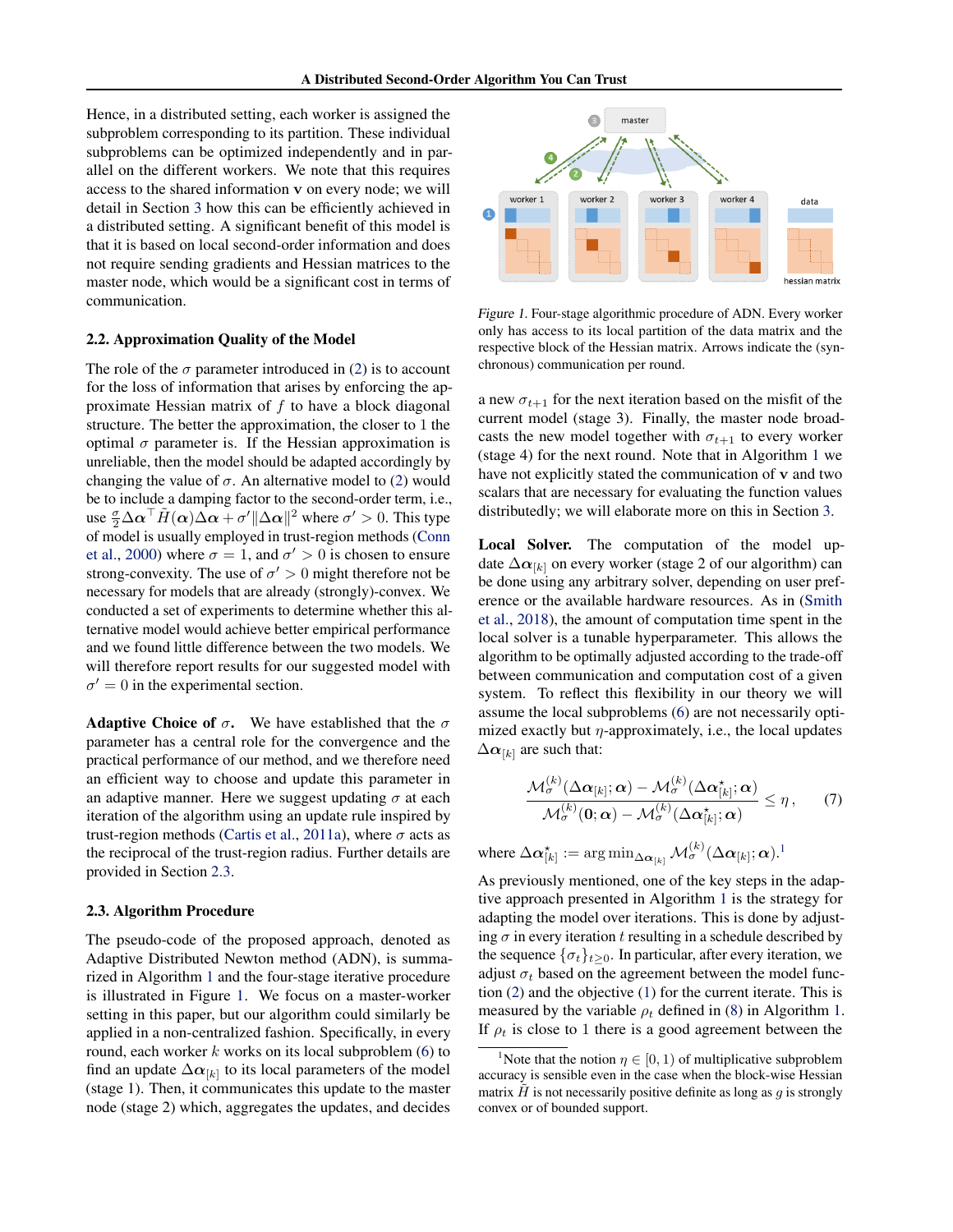<span id="page-3-0"></span>model  $\mathcal{M}_{\sigma_t}(\cdot)$  and the function  $F(\cdot)$  and we retain our current model. On the other hand, if the model over-estimates the objective, we decrease  $\sigma$  for the next iteration, which can be thought of as adjusting the trust in the current approximation of the Hessian. On the contrary, if our model under-estimates the objective we increase  $\sigma$ . In addition, we only apply updates  $\Delta \alpha$  that satisfy  $\rho_t \geq \xi$  and hence provide sufficient function decrease. If this is not fulfilled, the step is rejected and a new update is computed in the next iteration, based on the adjusted model. In order to adequately deal with all these cases that influence  $\sigma$ , we introduce two constants  $\zeta$  and  $\gamma$  that control how to update  $\sigma$  based on the value of  $\rho_t$  (see (10) in Algorithm 1). We will discuss the choice of these constants in the experiment section.

Algorithm 1 Adaptive Distributed Newton Method (ADN)

- 1: **Input:**  $\alpha_0 \in \mathbb{R}^n$  (e.g.,  $\alpha_0 = 0$ ) and  $\sigma_0 > 0$ .  $\gamma, \zeta > 1, \frac{1}{\zeta} > \xi > 0$  and  $\eta \in [0, 1)$
- 2: for  $t = 0, 1, \ldots$ , until convergence **do**
- 3: for  $k \in [K]$  in parallel do
- 4: Obtain  $\Delta \alpha_{[k]}$  by minimizing  $\mathcal{M}_{\sigma_t}^{(k)}(\Delta \alpha_{[k]}; \alpha^{(t)})$  $n$ -approximately
- 5: end for
- 6: Aggregate updates  $\Delta \boldsymbol{\alpha} = \sum_{k} \Delta \boldsymbol{\alpha}_{[k]}$
- 7: Compute  $F(\alpha^{(t)} + \Delta \alpha)$  (distributed over workers)
- 8: Compute  $\mathcal{M}_{\sigma_t}(\Delta \alpha; \alpha^{(t)})$  (distributed over workers)

9: Evaluate

$$
\rho_t := \frac{F(\boldsymbol{\alpha}^{(t)}) - F(\boldsymbol{\alpha}^{(t)} + \Delta \boldsymbol{\alpha})}{F(\boldsymbol{\alpha}^{(t)}) - \mathcal{M}_{\sigma_t}(\Delta \boldsymbol{\alpha}; \boldsymbol{\alpha}^{(t)})}
$$
(8)

10: Set

$$
\boldsymbol{\alpha}^{(t+1)} := \begin{cases} \boldsymbol{\alpha}^{(t)} + \Delta \boldsymbol{\alpha} & \text{if } \rho_t \ge \xi \\ \boldsymbol{\alpha}^{(t)} & \text{otherwise} \end{cases} \tag{9}
$$

11: Set

$$
\sigma_{t+1} := \begin{cases}\n\frac{1}{\gamma}\sigma_t & \text{if } \rho_t > \zeta \text{ (too conservative)} \\
\sigma_t & \text{if } \zeta \ge \rho_t \ge \frac{1}{\zeta} \text{ (good fit)} \\
\gamma\sigma_t & \text{if } \frac{1}{\zeta} > \rho_t \text{ (too aggressive)}\n\end{cases}
$$
\n(10)

12: end for

# 3. Implementation

In order to implement Algorithm 1 efficiently in a distributed environment, two key aspects need to be considered.

#### 3.1. Shared Information

We have seen in Section [2.1](#page-1-0) that every worker needs access to  $\mathbf{v} := A\boldsymbol{\alpha}$  in order to evaluate the gradient  $\nabla f(A\boldsymbol{\alpha})$ for solving the local subproblem. To avoid the evaluation of v in every round we suggest sharing and updating the vector  $\mathbf{v} = A\boldsymbol{\alpha}$  throughout the algorithm – thus, the term

shared vector. Hence, if the model parameters are updated locally, the respective change  $\Delta v_{[k]} = A \Delta \alpha_{[k]}$  is shared between workers, whereas the local model parameters  $\alpha_{[k]}$ are kept local on every worker. A similar approach to achieve communication-efficiency is suggested in [\(Smith](#page-8-0) [et al.,](#page-8-0) [2018\)](#page-8-0). They also emphasize that the vector to be communicated is d-dimensional which can be preferable compared to the *n*-dimensional model vector  $\alpha$ , depending on the dimensionality of the problem. This shared vector modification is a minor change of step 6 in Algorithm 1, where  $\Delta \mathbf{v} = \sum_{k} \Delta \mathbf{v}_{[k]}$  is aggregated and shared instead of  $\Delta \alpha$ .

## 3.2. Communication-Efficient Function Evaluation

Let us detail how  $\rho_t$  in Step 9 of Algorithm 1 can be evaluated efficiently without central access to the model  $\alpha$ . We therefore consider the individual terms in (8) separately: The cost  $F(\alpha)$  is known from the previous iteration and can be stored in memory. The cost at the new iterate  $F(\boldsymbol{\alpha} + \Delta \boldsymbol{\alpha}) = f(A(\boldsymbol{\alpha} + \Delta \boldsymbol{\alpha})) + \sum_i g_i((\boldsymbol{\alpha} + \Delta \boldsymbol{\alpha})_i)$  is composed of two terms, where the first term can be computed on the master locally as  $f(\mathbf{v} + \sum_k \Delta \mathbf{v}_k)$  and the second term needs to be computed in a distributed fashion. Every node computes  $g_{(k)} := \sum_{i \in \mathcal{I}_k} g_i((\boldsymbol{\alpha} + \Delta \boldsymbol{\alpha}_{[k]})_i)$ based on its local model parameters and sends the resulting value to the master node, which adds the overall sum to the first term, completing the evaluation of the new objective value. Similarly, the model cost  $\mathcal{M}_{\sigma_t}(\Delta \alpha; \alpha)$  is computed distributedly by every node independently evaluating  $\mathcal{M}^{(k)}_{\sigma_t}(\Delta\bm{\alpha}_{[k]};\bm{\alpha}_{[k]})$  and then sharing the result. Note that this step can be computationally expensive, since it requires one pass through the local data on every node; the communication cost of the two scalar values is negligible.

# 4. Convergence Analysis

We now establish the convergence of Algorithm 1 for the general class of functions fitting [\(1\)](#page-0-0).

**Theorem 1** (non-strongly convex  $g_i$ ). Let f be  $\frac{1}{\tau}$ -smooth *and*  $g_i$  *be convex functions. Assume the sequence*  $\{\sigma_t\}_{t\geq 0}$ *is bounded by* σ*sup.* <sup>2</sup> *Then, Algorithm 1 reaches a subopti*mality  $F(\boldsymbol{\alpha}^{(t)}) - F(\boldsymbol{\alpha}^\star) \leq \varepsilon$  within a total number of

$$
\frac{1}{\log(\gamma)} \log\left(\frac{\sigma_{\textit{sup}}}{\sigma_0}\right) + \frac{2}{\varepsilon} C_1 \sigma_{\textit{sup}}
$$

*iterations, where*  $C_1 > 0$  *is a constant defined as*  $C_1 :=$  $\frac{2(4L^2R^2+\tau\varepsilon_0)}{\tau\xi(1-\eta)}$  where  $L,R > 0$  are such that  $|\alpha_i^{(t)}| <$  $L \ \ \forall i,t \geq 0$  and  $\|A_{:,i}\| < R \ \forall i$ , and  $\varepsilon_0 := F(\boldsymbol{\alpha}_0) - F(\boldsymbol{\alpha}^\star)$ *is the initial suboptimality.*

For the special case where  $g_i$  are strongly-convex, Algo-

<sup>&</sup>lt;sup>2</sup>We will theoretically establish the upper bound  $\sigma_{\text{sup}}$  for two general scenarios in Appendix A.7.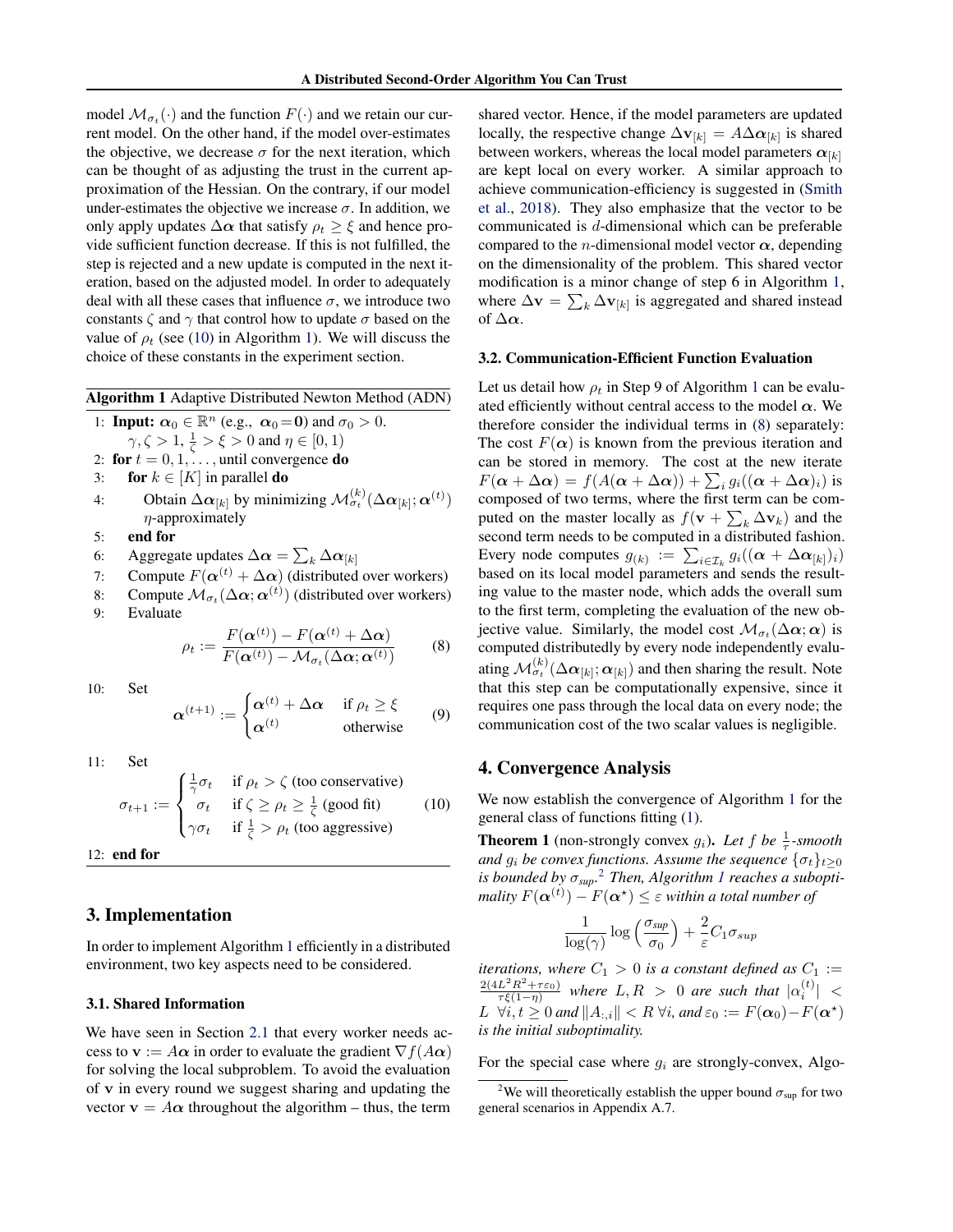<span id="page-4-0"></span>rithm [1](#page-3-0) achieves a faster rate of convergence as described in the following theorem.

**Theorem 2** (strongly-convex  $g_i$ ). Let  $f$  be  $\frac{1}{\tau}$ -smooth and  $g_i$   $\mu$ -strongly convex. Assume the sequence  $\{\sigma_t\}_{t\geq 0}$  is *bounded by* σ*sup. Then, Algorithm [1](#page-3-0) reaches a suboptimality*  $F(\boldsymbol{\alpha}^{(t)}) - F(\boldsymbol{\alpha}^{\star}) \leq \varepsilon$  within a total number of

$$
\frac{1}{\log(\gamma)} \log\left(\gamma \frac{\sigma_{\textit{sup}}}{\sigma_0}\right) + \frac{2}{\log(C_2^{-1})} \log\left(\frac{\varepsilon_0}{\varepsilon}\right)
$$

*iterations, where*  $C_2 \in (0,1)$  *is a constant defined as*  $C_2 :=$  $1 - \xi(1 - \eta) \frac{\mu \tau}{c_A \sigma_{\sup} + \mu \tau}$  with  $c_A = \max_k ||A_{[k]}||^2$  and  $\varepsilon_0 =$  $F(\boldsymbol{\alpha}_0) - F(\boldsymbol{\alpha}^*)$  measures the initial suboptimality.

Note that for strongly-convex functions  $g_i$ , similar global rates of convergence to the one derived in Theorem 2 are obtained by existing distributed second-order methods such as [\(Lee & Chang,](#page-8-0) [2017;](#page-8-0) [Wang et al.,](#page-8-0) [2017\)](#page-8-0). However, we are not aware of any result similar to Theorem [1](#page-3-0) in the more general case where  $g_i$  are non-strongly convex functions.

## Proof Sketch

We summarize the main steps in the proof of Theorem [1](#page-3-0) and 2, a detailed derivation is provided in the Appendix.

Step 1. Recall that the model with block diagonal Hessian approximation, described in Section [2.1,](#page-1-0) acts as a surrogate to minimize the function introduced in [\(1\)](#page-0-0). The first step is therefore to establish a bound on the decrease of the auxiliary model for every step of the algorithm, given that each local subproblem is solved  $\eta$ -approximately. This bound on the model decrease  $\mathcal{M}_{\sigma_t}(\mathbf{0};\boldsymbol{\alpha}) - \mathcal{M}_{\sigma_t}(\Delta \boldsymbol{\alpha};\boldsymbol{\alpha})$ , stated in Lemma 3, is established using a primal-dual perspective on the problem, similar to [\(Shalev-Shwartz & Zhang,](#page-8-0) [2013\)](#page-8-0).

**Lemma 3.** Assume f is  $\frac{1}{\tau}$ -smooth and  $g_i$  are  $\mu$ -strongly *convex with*  $\mu \geq 0$ *. Then, the per-step model decrease of Algorithm [1](#page-3-0) can be lower bounded as:*

$$
\mathcal{M}_{\sigma_t}(\mathbf{0}; \boldsymbol{\alpha}^{(t)}) - \mathcal{M}_{\sigma_t}(\Delta \boldsymbol{\alpha}; \boldsymbol{\alpha}^{(t)})
$$
  
\n
$$
\geq (1 - \eta) \left[ \kappa \mathcal{G}(\boldsymbol{\alpha}^{(t)}) - \frac{\kappa^2}{2} R^{(t)} \right],
$$

where  $\mathcal{G}(\boldsymbol{\alpha}^{(t)})$  denotes the duality gap,  $\kappa \in (0,1]$  and

$$
R^{(t)} := \sigma_t(\mathbf{u}^{(t)} - \boldsymbol{\alpha}^{(t)})^\top \tilde{H}(\boldsymbol{\alpha})(\mathbf{u}^{(t)} - \boldsymbol{\alpha}^{(t)}) - \frac{\mu(1-\kappa)}{\kappa} \|\boldsymbol{\alpha}^{(t)} - \mathbf{u}^{(t)}\|_2^2
$$

with  $u_i^{(t)} \in \partial g_i^*(A_{:,i}^\top \nabla f(A\boldsymbol{\alpha}^{(t)}))^3$ .

Step 2. For iterations that are successful (i.e., they provide sufficient function decrease as measured by  $\rho_t \geq \xi$  in step 10 of Algorithm [1\)](#page-3-0), the construction of Algorithm [1](#page-3-0)

allows us to relate the model decrease from Lemma 3 to the function decrease  $F(\alpha^{(t)}) - F(\alpha^{(t)} + \Delta \alpha)$  through the parameter  $\xi$ . This yields a lower bound on the function decrease for every successful update as provided in Lemma 4 below.

Lemma 4. *The function decrease of Algorithm [1](#page-3-0) for a successful update*  $(\Delta \alpha, \sigma_t)$  *can be bounded as:* 

$$
F(\boldsymbol{\alpha}^{(t)}) - F(\boldsymbol{\alpha}^{(t)} + \Delta \boldsymbol{\alpha}) \geq \xi(1-\eta) \left[ \kappa \mathcal{G}(\boldsymbol{\alpha}^{(t)}) - \frac{\kappa^2}{2} R^{(t)} \right],
$$

where  $\kappa \in (0,1]$  and  $R^{(t)}$  is defined as in Lemma 3.

Step 3. At this stage, we have shown that each successful iteration decreases the function value, therefore making progress towards the optimum. However, unsuccessful iterations (for which  $\rho_t < \xi$ ) do not decrease the objective and overall convergence to an optimum can only occur if the number of these iterations is limited. The next step is therefore to bound the number of unsuccessful iterations. This is accomplished by showing that the construction of the sequence  $\{\sigma_t\}_{t>0}$  is such that the number of successive unsuccessful iterations is bounded and, hence, increasing  $\sigma$ will eventually yield a successful iteration that will allow us to decrease the objective function. This results in a bound on the number of successful and unsuccessful iterations derived in the Appendix. Finally, the rate of convergence in Theorem [1](#page-3-0) and Theorem 2 are obtained by combining the bound on the number of steps with the function decrease for each successful step.

Remark. Note that the update scheme [\(10\)](#page-3-0) in Algorithm [1](#page-3-0) is one of many that satisfy the conditions required for proving convergence. For further details, we refer the reader to the literature on trust-region methods [\(Conn et al.,](#page-8-0) [2000\)](#page-8-0).

# 5. Related Work

First-order Methods. Most first-order stochastic methods require frequent communication which comes with high costs in distributed settings, thus they are often prefered in multi-core settings. This is for example the case for the popular Hogwild! algorithm [\(Niu et al.,](#page-8-0) [2011\)](#page-8-0) that relies on asynchronous SGD updates in a lock-free setting and requires communication after each optimization step. Alternatives include variance-reduced methods such as [\(Lee et al.,](#page-8-0) [2015\)](#page-8-0) and coordinate descent methods such as [\(Richtárik &](#page-8-0) Takáč, [2016\)](#page-8-0), however, they suffer similar communication bottlenecks.

Trust-region Methods. These methods use a surrogate model to approximate the objective within a region around the current iterate. The size of the trust region is expanded or contracted according to the fitness of the surrogate model to the true objective. For efficiency reasons, the surrogate

 ${}^3g_i^*$  denotes the convex conjugate of the function  $g_i$ , which is defined as  $g_i^*(u) := \sup_v [uv - g_i(v)].$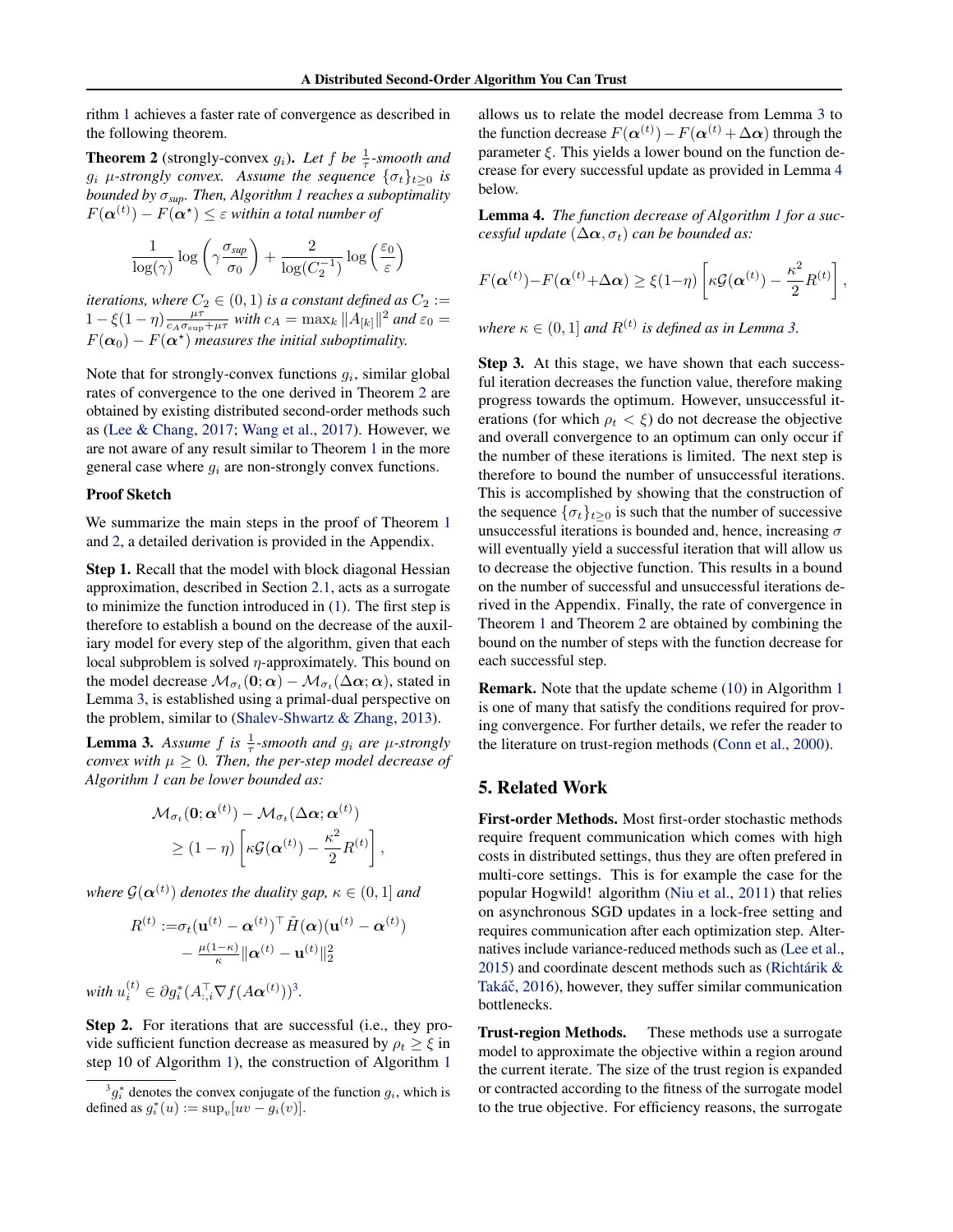<span id="page-5-0"></span>model is often a quadratic model [\(Conn et al.,](#page-8-0) [2000;](#page-8-0) [Karim](#page-8-0)[ireddy et al.,](#page-8-0) [2018\)](#page-8-0), although cubic models can also be used [\(Nesterov & Polyak,](#page-8-0) [2006\)](#page-8-0). Though trust-region methods have been extensively used in a single-machine setting, to the best of our knowledge we are the first to apply a trust-region-like approach in a *distributed* setting.

Line-search vs Trust-region. Line-search techniques are a popular way to guarantee convergence and they have recently been explored in distributed settings, e.g., [\(Hsieh](#page-8-0) [et al.,](#page-8-0) [2016;](#page-8-0) [Lee & Chang,](#page-8-0) [2017;](#page-8-0) [Trofimov & Genkin,](#page-8-0) [2017;](#page-8-0) [Mahajan et al.,](#page-8-0) [2017;](#page-8-0) [Lee et al.,](#page-8-0) [2018\)](#page-8-0). Our trust-region approach has clear advantages compared to line-search methods: i) a line-search method assumes a *fixed* auxiliary model –which may be an arbitrarily bad approximation of the true objective– that is used to find an acceptable step size. In contrast, our approach adaptively tunes the auxiliary model to ensure that it is a good fit to the true objective. ii) in general, a line-search method requires multiple objective value evaluations in order to test different step sizes, while our approach only needs one objective value evaluation to calculate  $\rho_t$ . The advantages of our method are verified empirically in Section 6.

**Approximate Newton-type Methods.** For distributed  $L_1$ regularized problems [\(Andrew & Gao,](#page-8-0) [2007\)](#page-8-0) proposed a quasi-newton method without convergence guarantees. Most of the literature on Newton-type methods are otherwise designed to optimize strongly-convex objectives. DANE [\(Shamir et al.,](#page-8-0) [2014\)](#page-8-0) is a distributed approximate Newton-method with a linear rate of convergence for quadratic functions. AIDE [\(Reddi et al.,](#page-8-0) [2016\)](#page-8-0) is an accelerated version using the Catalyst scheme. Another similar approach is DiSCO [\(Zhang & Lin,](#page-9-0) [2015\)](#page-9-0) which consists of an inexact damped Newton method using conjugate gradient steps, achieving a linear rate of convergence for selfconcordant functions. Finally, GIANT [\(Wang et al.,](#page-8-0) [2017\)](#page-8-0) relies on conjugate gradient steps and achieves a local linearquadratic convergence rate but does not provide a global rate of convergence. It was shown empirically to outperform DANE, AIDE and DiSCO. Note that the convergence results of these approaches require each subproblem to be solved with high accuracy, which is often prohibitive for large-scale datasets. Some approaches suggest using a block-diagonal Hessian approximation such as [\(Hsieh et al.,](#page-8-0) [2016;](#page-8-0) [Lee &](#page-8-0) [Chang,](#page-8-0) [2017;](#page-8-0) [Lee & Wright,](#page-8-0) [2018\)](#page-8-0) but they all rely on a line-search approach which is shown to be inferior to our adaptive approach in the experimental section. While both our approach and [\(Lee & Chang,](#page-8-0) [2017\)](#page-8-0) require  $\mathcal{O}(\log(1/\varepsilon))$ iterations to reach  $\varepsilon$  accuracy for a strongly-convex g, we further provide a rate of convergence for the more general case where  $g$  is non-strongly convex.

Distributed Primal-Dual Methods. Approaches such as [\(Yang,](#page-8-0) [2013;](#page-8-0) [Jaggi et al.,](#page-8-0) [2014;](#page-8-0) [Zhang & Lin,](#page-9-0) [2015;](#page-9-0)



Figure 2. Robustness to initialization: Training the dual logistic regression model on a subsample (1 million examples) of the criteo dataset for different  $\sigma_0$  with  $\gamma = 1.1$ ,  $\zeta = 1.1$  and  $\xi = 0$ .

[Zheng et al.,](#page-9-0) [2017;](#page-9-0) [Wang et al.,](#page-8-0) [2017\)](#page-8-0) are restricted to strongly-convex regularizers, and typically work on the dual formulation of the objective. CoCoA [\(Smith et al.,](#page-8-0) [2018\)](#page-8-0) provides an extension to a wider class of regularizers, including  $L_1$ , as of interest here. Although it allows for the use of arbitrary solvers on each worker to regulate the amount of communication, this approach is inherently based on a firstorder model of the objective and does not use second-order information.

In an earlier work by [\(Gargiani,](#page-8-0) [2017\)](#page-8-0) a modification of Co-CoA was discussed which incorporates local second-order information for the general class of problems [\(1\)](#page-0-0). We here extend this approach to be adaptive to the quality of the local surrogate model in a trust region sense, in contrast to using fixed Hessian information [\(Hsieh et al.,](#page-8-0) [2016;](#page-8-0) [Gargiani,](#page-8-0) [2017;](#page-8-0) [Lee & Chang,](#page-8-0) [2017;](#page-8-0) [Lee & Wright,](#page-8-0) [2018\)](#page-8-0).

# 6. Experimental Results

We devote the first part of this section to analysing the properties of our adaptive scheme. In the second part we evaluate its performance for training a logistic regression model regularized with  $L_1$  and  $L_2$  regularization. We compare ADN to state-of-the-art distributed solvers on four large-scale datasets (see Table 1). All algorithms presented in this section are implemented in C++, they are optimized for sparse data structures and use MPI to handle communication between workers. If not stated otherwise, we use  $K = 8$ workers.

|         | # examples | # features | sparsity  |
|---------|------------|------------|-----------|
| url     | 2'396'130  | 3'230'442  | 3.58 E-05 |
| webspam | 262'938    | 680'715    | 2.24 E-04 |
| kdda    | 8'407'751  | 19'306'083 | 1.80 E-06 |
| criteo  | 45'840'617 | 1'000'000  | 1.95 E-06 |

Table 1. Datasets used for the experiments.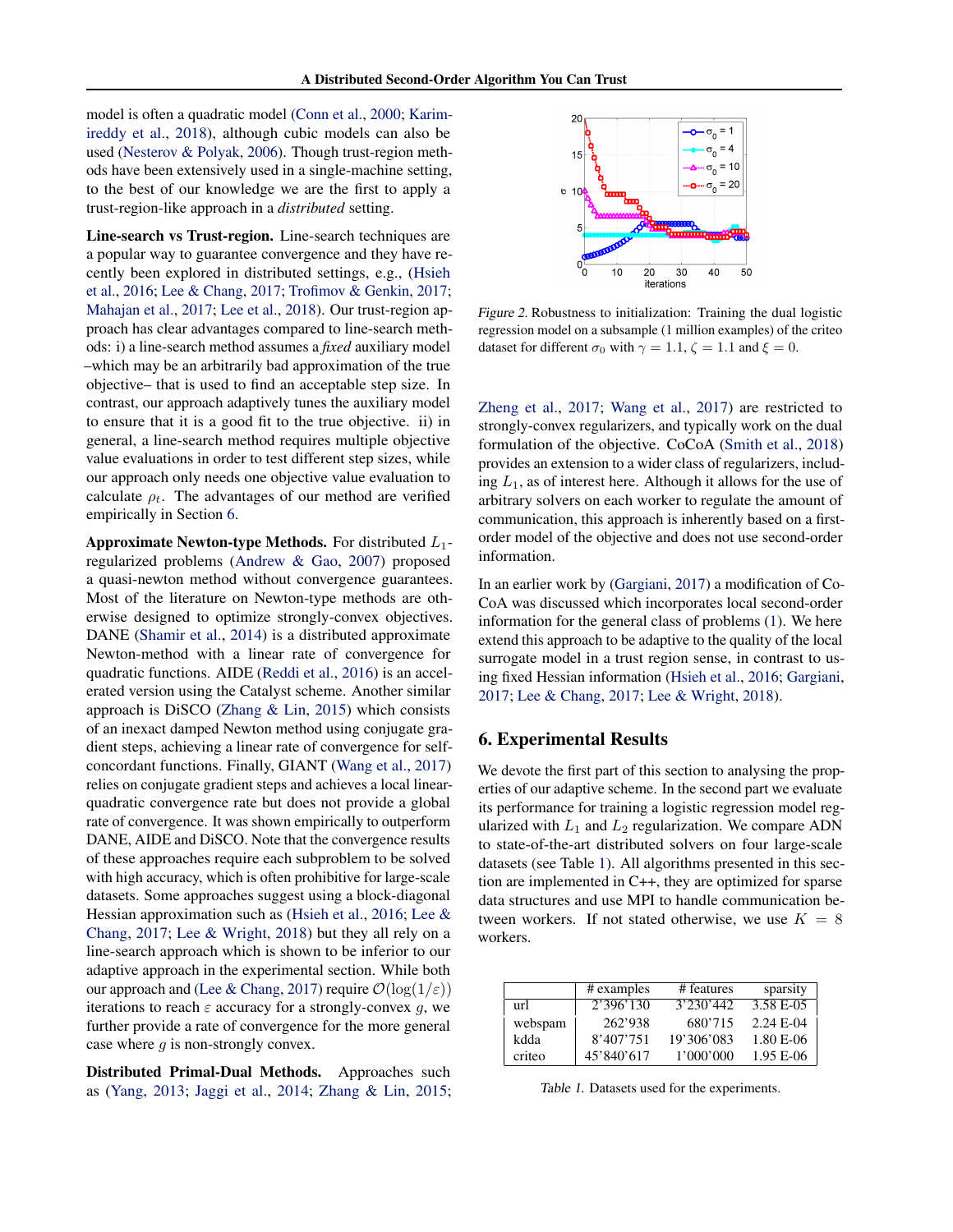## 6.1. Algorithm Properties

**Initialization of**  $\sigma$ **.** Given the wide dissemination of machine learning models to diverse fields, it is becoming increasingly important to develop algorithms that can be deployed without requiring expert knowledge to choose parameters. In this context we first check the sensitivity of our algorithm to the choice of  $\sigma_0$ . The results shown in Figure [2](#page-5-0) demonstrate that our adaptive scheme dynamically finds an appropriate value of  $\sigma_t$ , independently of the initialization.

**Parameter-Free Update Strategy.** In addition to  $\sigma_0$ there are three more parameters in Algorithm [1](#page-3-0) – namely  $\zeta$ ,  $\gamma$  and  $\xi$  – that determine how to update  $\sigma_t$ . The most natural choice for  $\xi$  is a small positive value, as we do not want to discard updates that would yield a function decrease; we therefore choose  $\xi = 0$ . The convergence of Algorithm [1](#page-3-0) is guaranteed for any choice of  $\zeta$ ,  $\gamma > 1$ , and we found empirically that the performance is not very sensitive to the choice of these parameters and the optimal values are robust across different datasets (e.g.,  $\gamma = \zeta \approx 1.2$  is generally a good choice). However, to completely eliminate these parameters from the algorithm we suggest the following practical parameter-free update schedule:

$$
\sigma_{t+1} := \frac{f(A(\boldsymbol{\alpha}^{(t)} + \Delta \boldsymbol{\alpha})) - f(A\boldsymbol{\alpha}^{(t)}) - \nabla f(A\boldsymbol{\alpha}^{(t)})A\Delta \boldsymbol{\alpha}}{\hat{f}(A\boldsymbol{\alpha}^{(t)}, A\Delta \boldsymbol{\alpha}) - f(A\boldsymbol{\alpha}^{(t)}) - \nabla f(A\boldsymbol{\alpha}^{(t)})A\Delta \boldsymbol{\alpha}}\sigma_t.
$$

This scheme is not only parameter-free, but it also adapts  $\sigma$ proportionally to the misfit of the model. The evaluation of this scaling factor does not add any additional computation to the evaluation of  $\rho_t$ . Note that for this scheme to meet the required conditions of convergence presented in Section [4,](#page-3-0) we need to ensure that the sequence of  $\sigma_t$  is bounded, which can easily be done by defining an arbitrary maximum value although we empirically found that this was not necessary. Because of this appealing property of not requiring any tuning we will use this strategy for the following experiments.

Gain of Adaptive Strategy. In this section we investigate the benefits of using an adaptive  $\sigma$  as opposed to a static one. We focus on a dual  $L_2$ -regularized logistic regression model where  $f$  is a quadratic function and thus, its Hessian corresponds to a scaled identity matrix. This allows us to study the effect of adaptivity in isolation. It also allows us to compare to a reference model with  $\sigma = K$  which comes with convergence guarantees, see [\(Smith et al.,](#page-8-0) [2018\)](#page-8-0). In Figure 3 we compare the two approaches and observe that with an increasing number of workers, the gains provided by the adaptive approach increase. This comes from the fact that the more workers we have, the less accurate the block diagonal approximation in the auxiliary model is and thus it is increasingly difficult to establish a safe fixed value for  $\sigma$ that covers any partitioning of the data in an ad hoc fashion. Note that the adaptive strategy does not only improve over



Figure 3. Comparison of using an adaptive approach for  $\sigma$  vs. using a fixed safe value for  $\sigma$  for different numbers of workers  $(K)$ . Training  $L_2$  logistic regression on a subsample (10 million examples) of the criteo dataset.

the safe fixed value of  $\sigma$  as shown in Figure 3 but it also enables convergence for objectives to be guaranteed where no tight practical bound is known.

#### 6.2. Performance for Logistic Regression

We now analyse the performance of ADN for training a Logistic Regression model on multiple large-scale datasets and compare it to different state-of-the-art methods. First, we will consider  $L_2$  regularization, which results in a stronglyconvex objective function. This enables the application of a broad range of existing methods. In the second part of this section we focus on  $L_1$  regularization, where – to the best of our knowledge – the only existing baselines that come with convergence guarantees are CoCoA [\(Smith et al.,](#page-8-0) [2018\)](#page-8-0) and slower mini-batch proximal SGD.

Baselines. We compare our approach against *GIANT* as a representative scheme for the class of approximate Newton methods. This approach was shown in [\(Wang et al.,](#page-8-0) [2017\)](#page-8-0) to achieve competitive performance to other similar algorithms such as DANE or DiSCO. The main difference between these methods and ours is that they build updates based on a local approximation of the full Hessian matrix, whereas we work with exact blocks of the full Hessian matrix. In order to establish a fair comparison, we re-implemented GIANT using MPI while following the open source implementation provided by the authors $4$ . We use conjugate gradient

<sup>4</sup><https://github.com/wangshusen/SparkGiant>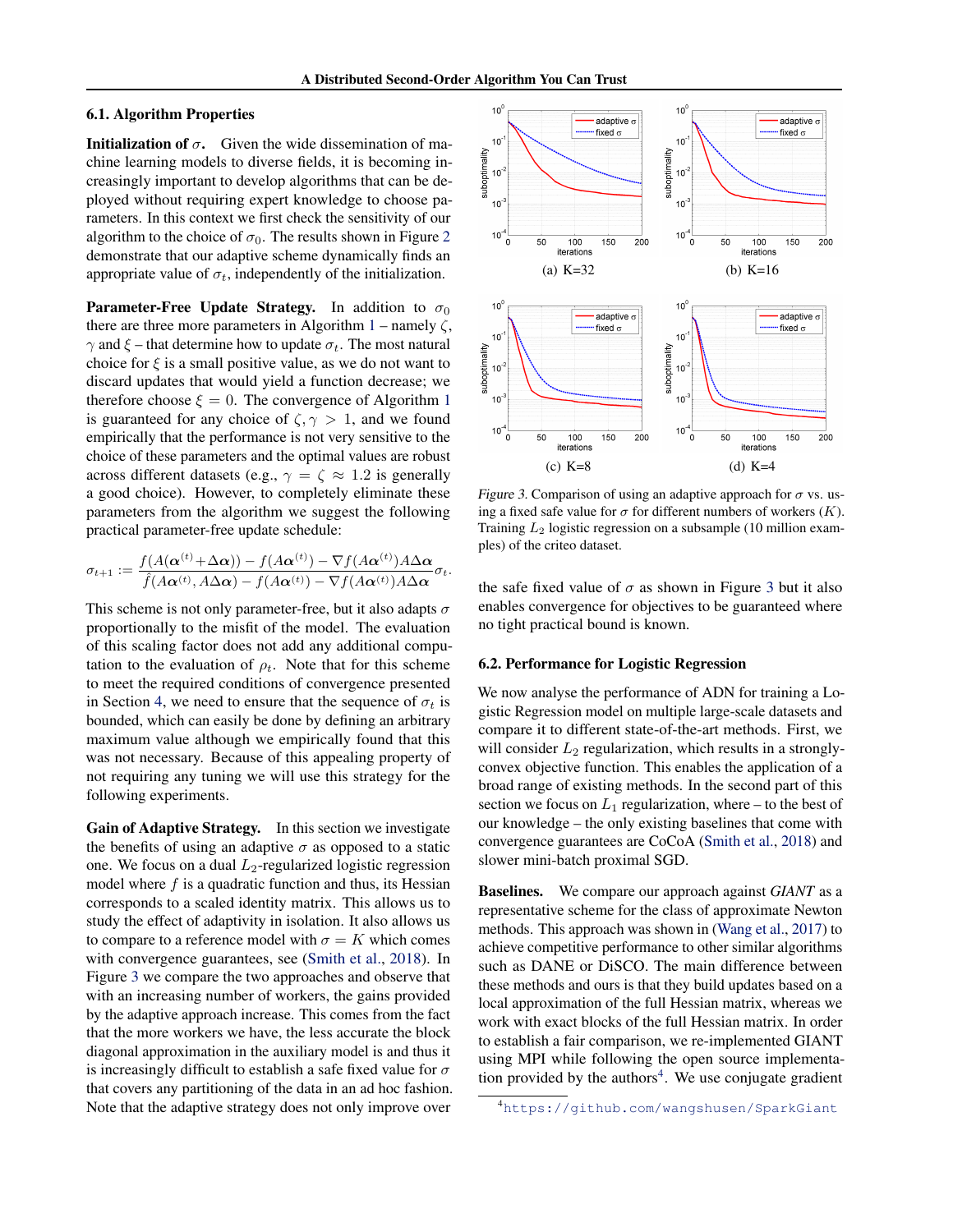

Figure 4. Performance comparison of primal solver for  $L_1$ -regularized Logistic Regression.



Figure 5. Performance comparison for  $L_2$ -regularized logistic regression on url dataset (left) and criteo dataset (right) for solving the primal problem (top) and the dual problem (bottom).

descent as a local solver and implemented the suggested backtracking line-search approach.

Our second baseline is the approach presented in (Lee  $\&$ [Chang,](#page-8-0) [2017\)](#page-8-0) which is similar to ours as it builds on the same block diagonal approximation of the Hessian matrix. However, it uses a fixed model and then relies on a backtracking line search approach to guarantee convergence. We will refer to this scheme as *LS* in our experiments.

The third baseline is *CoCoA* which approximates the Hessian  $\nabla^2 f(.)$  by a scaled identity matrix using the smoothness property of f. Their quadratic model performs well if  $f$  is indeed a quadratic function such as the least squares loss or the dual of the  $L_2$  regularizer. However, we will see that this is not a good model for the logistic loss function.

 $L_1$  **Regularization.** We consider the  $L_1$ -regularized logistic regression problem on the datasets introduced in Table [1.](#page-5-0) We compare CoCoA (applied to the L1 primal problem) and LS to ADN in Figure 4. In general, we see significant gains

from ADN over CoCoA which can be attributed to CoCoA using a quadratic approximation to the logistic function which is not a good fit. The performance of LS is similar or slightly worse than our approach, depending on the dataset. However, as shown in Figure 4(c), it can be unstable since the line-search approach used in [\(Lee & Chang,](#page-8-0) [2017\)](#page-8-0) does not come with any theoretical guarantees for functions that are not strongly-convex.

 $L_2$  **Regularization.** For  $L_2$ -regularized logistic regression, CoCoA, ADN and LS use a dual solver. The results presented in Figure 5 show that CoCoA is competitive in this case since it uses the same block diagonal approximation of the Hessian matrix and benefits from cheap iterations as no function evaluations are needed. However, we can see that using an adaptive strategy nevertheless pays off and we can achieve a gain over CoCoA. For very high accuracy solutions  $($ <10<sup>-6</sup>), a solver that uses the full Hessian should be preferred if possible.

# 7. Conclusion

We have presented a novel distributed second-order algorithm that optimizes an auxiliary model with a blockdiagonal Hessian matrix. The separable structure of this model makes its optimization easily parallelizable. Each worker optimizes its own local model and sends a minimal amount of information to the master node. Our framework therefore avoids the computation and communication of an expensive Hessian matrix. In order to adjust for the approximation error of the model, we proposed using an adaptive scheme that resembles trust-region methods. This allows us to derive global guarantees of convergence for convex functions. Specializing our approach to strongly-convex functions recovers convergence results derived by existing distributed second-order methods. From the practical side, we have proposed a parameter-free version of our algorithm, discussed how to develop an efficient implementation and demonstrated significant speed-ups over state-of-the-art baselines on several large-scale datasets.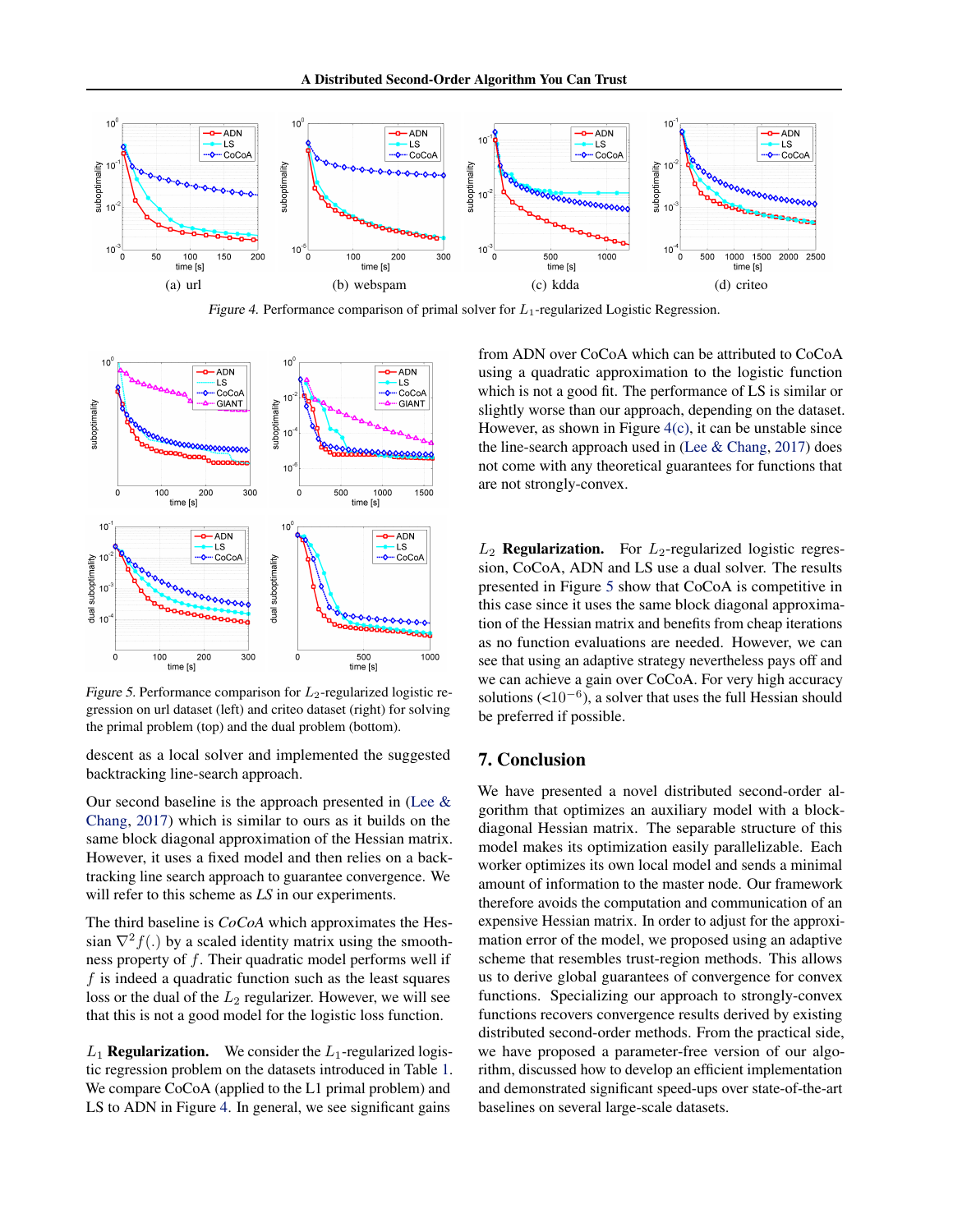# <span id="page-8-0"></span>References

- Andrew, G. and Gao, J. Scalable training of L1-regularized log-linear models. In *International Conference on Machine Learning*, 2007.
- Bach, F. et al. Self-concordant analysis for logistic regression. *Electronic Journal of Statistics*, 4:384–414, 2010.
- Cartis, C., Gould, N. I. M., and Toint, P. L. Adaptive cubic regularisation methods for unconstrained optimization. part i: motivation, convergence and numerical results. *Mathematical Programming*, 127(2):245–295, Apr 2011a. ISSN 1436-4646.
- Cartis, C., Gould, N. I. M., and Toint, P. L. Adaptive cubic regularisation methods for unconstrained optimization. part ii: worst case function and derivative evaluation complexity. *Mathematical Programming*, 127(2):245– 295, Apr 2011b. ISSN 1436-4646.
- Conn, A. R., Gould, N. I., and Toint, P. L. *Trust region methods*. SIAM, 2000.
- Dünner, C., Forte, S., Takáč, M., and Jaggi, M. Primal-dual rates and certificates. In *International Conference on Machine Learning*, 2016.
- Gargiani, M. Hessian-cocoa: a general parallel and distributed framework for non-strongly convex regularizers. Master's thesis, ETH Zurich, 2017.
- Hsieh, C.-J., Si, S., and Dhillon, I. S. Communication-Efficient Parallel Block Minimization for Kernel Machines. *arXiv*, August 2016.
- Jaggi, M., Smith, V., Takáč, M., Terhorst, J., Krishnan, S., Hofmann, T., and Jordan, M. I. Communication-efficient distributed dual coordinate ascent. In *Neural Information Processing Systems*, 2014.
- Karimireddy, S. P., Stich, S. U., and Jaggi, M. Global linear convergence of Newton's method without strongconvexity or Lipschitz gradients. *arXiv*, June 2018.
- Lee, C.-p. and Chang, K.-W. Distributed block-diagonal approximation methods for regularized empirical risk minimization. *arXiv preprint arXiv:1709.03043*, 2017.
- Lee, C.-p. and Wright, S. J. Inexact successive quadratic approximation for regularized optimization. *arXiv preprint arXiv:1803.01298*, 2018.
- Lee, C.-p., Lim, C. H., and Wright, S. J. A distributed quasi-newton algorithm for empirical risk minimization with nonsmooth regularization. In *KDD 2018 - The 24th ACM SIGKDD International Conference on Knowledge Discovery & Data Mining*, August 2018.
- Lee, J. D., Lin, Q., Ma, T., and Yang, T. Distributed stochastic variance reduced gradient methods and a lower bound for communication complexity. *arXiv preprint arXiv:1507.07595*, 2015.
- Mahajan, D., Keerthi, S. S., and Sundararajan, S. A distributed block coordinate descent method for training l 1 regularized linear classifiers. *Journal of Machine Learning Research*, 18(91):1–35, 2017.
- Nesterov, Y. and Polyak, B. T. Cubic regularization of newton method and its global performance. *Mathematical Programming*, 108(1):177–205, 2006.
- Niu, F., Recht, B., Ré, C., and Wright, S. J. Hogwild!: A lock-free approach to parallelizing stochastic gradient descent. In *Neural Information Processing Systems*, 2011.
- Reddi, S. J., Konečnỳ, J., Richtárik, P., Póczós, B., and Smola, A. Aide: Fast and communication efficient distributed optimization. *arXiv preprint arXiv:1608.06879*, 2016.
- Richtárik, P. and Takáč, M. Distributed coordinate descent method for learning with big data. *Journal of Machine Learning Research*, 17:1–25, 2016.
- Shalev-Shwartz, S. and Zhang, T. Stochastic dual coordinate ascent methods for regularized loss minimization. *Journal of Machine Learning Research*, 14(Feb):567–599, 2013.
- Shamir, O., Srebro, N., and Zhang, T. Communicationefficient distributed optimization using an approximate newton-type method. In *International conference on machine learning*, pp. 1000–1008, 2014.
- Smith, V., Forte, S., Ma, C., Takáč, M., Jordan, M. I., and Jaggi, M. CoCoA: A General Framework for Communication-Efficient Distributed Optimization. *Journal of Machine Learning Research (and arXiv:1611.02189)*, 2018.
- Trofimov, I. and Genkin, A. Distributed coordinate descent for generalized linear models with regularization. *Pattern Recognition and Image Analysis*, 27(2):349–364, June 2017.
- Wang, S., Roosta-Khorasani, F., Xu, P., and Mahoney, M. W. Giant: Globally improved approximate newton method for distributed optimization. *arXiv preprint arXiv:1709.03528*, 2017.
- Yang, T. Trading computation for communication: Distributed stochastic dual coordinate ascent. In *Advances in Neural Information Processing Systems*, pp. 629–637, 2013.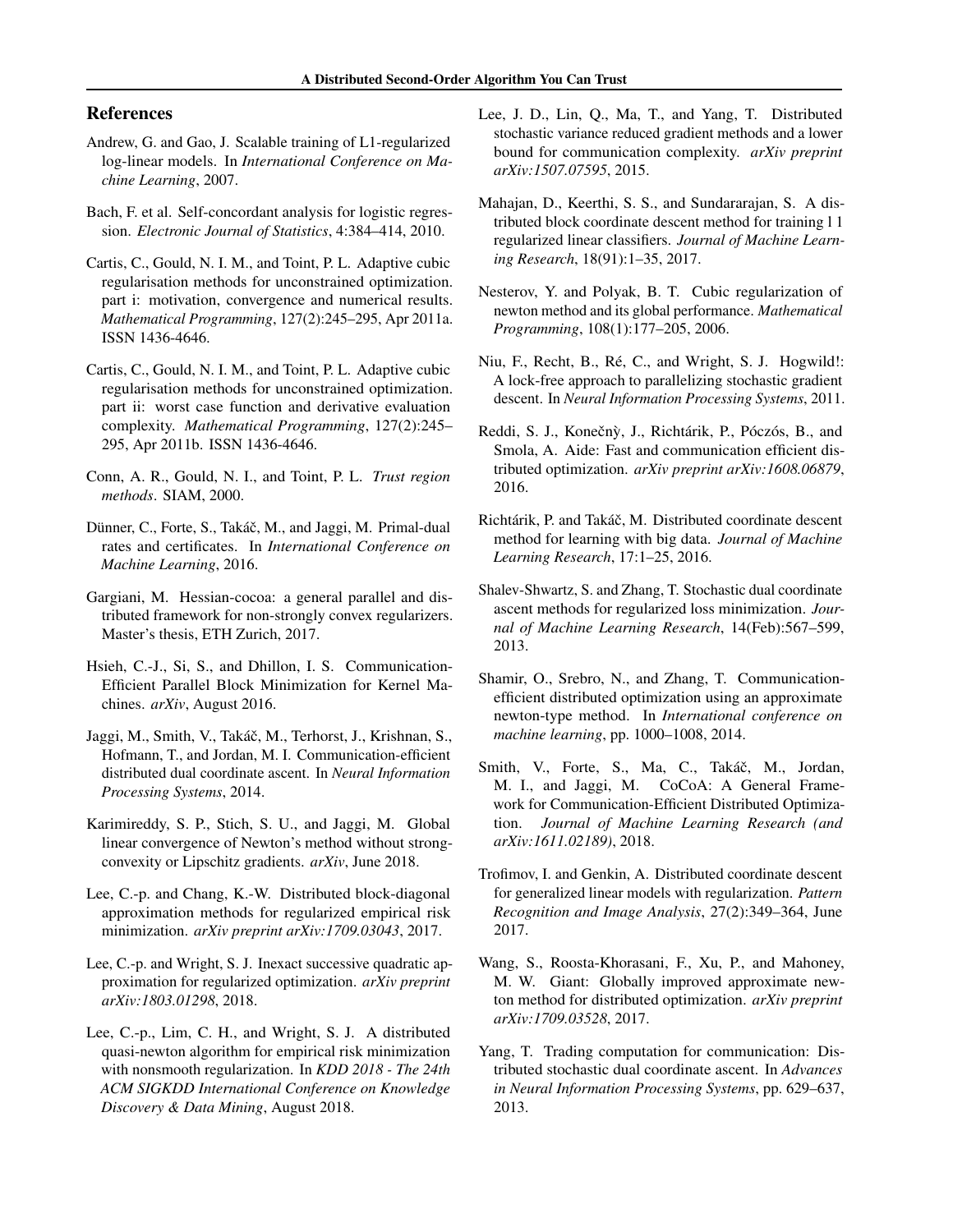- <span id="page-9-0"></span>Zhang, Y. and Lin, X. Disco: Distributed optimization for self-concordant empirical loss. In *International conference on machine learning*, pp. 362–370, 2015.
- Zheng, S., Wang, J., Xia, F., Xu, W., and Zhang, T. A general distributed dual coordinate optimization framework for regularized loss minimization. *Journal of Machine Learning Research*, 18(115):1–52, 2017.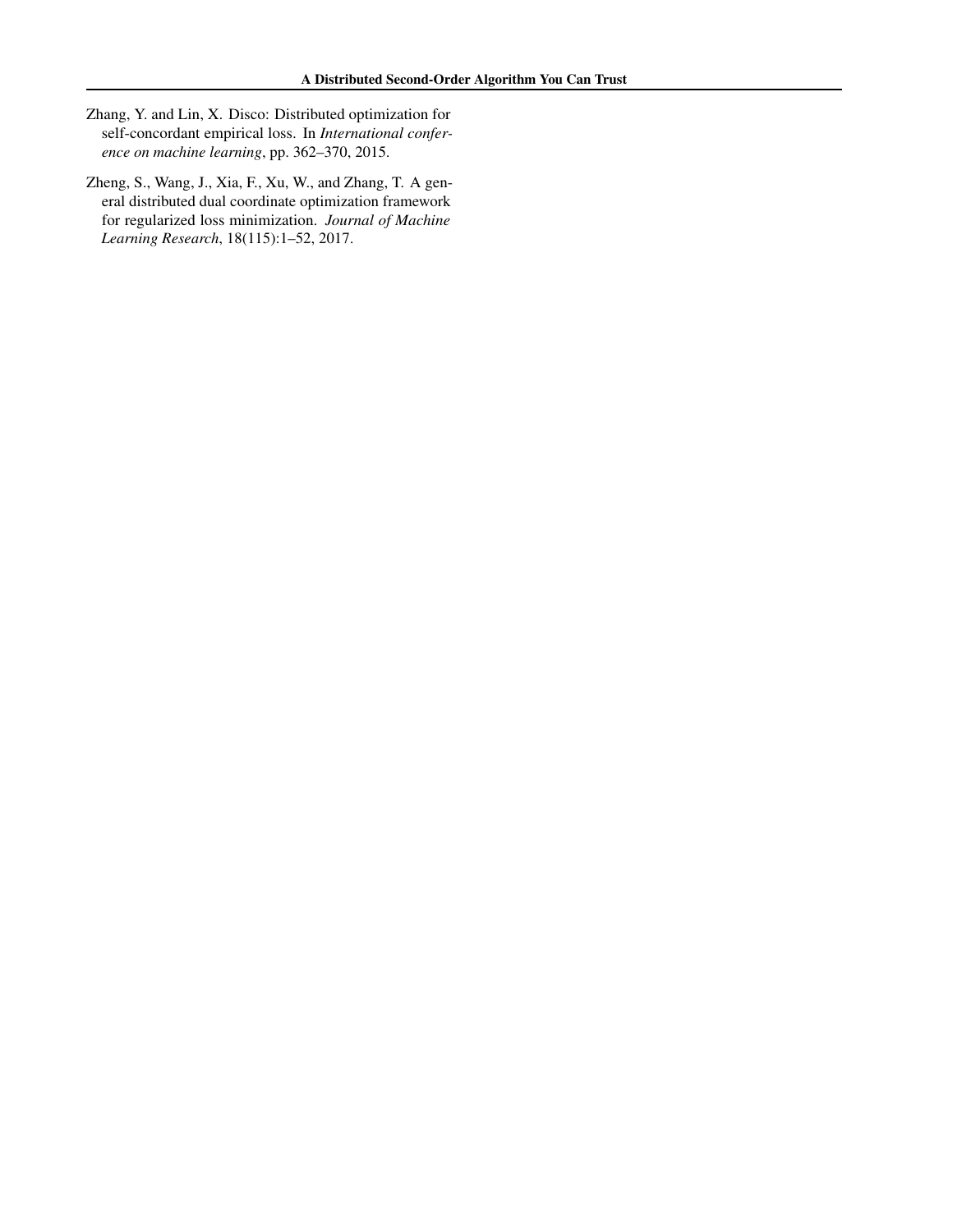# Appendix

# A. Analysis

In order to prove convergence of Algorithm [1](#page-3-0) we proceed as follows:

- 1. For the auxilary model with block diagonal  $\tilde{H}$  as described in Section [2.1,](#page-1-0) we lower bound the decrease in the model achieved in each step of Algorithm [1.](#page-3-0) This yields the lower bound on  $\mathcal{M}_{\sigma_t}(\mathbf{0};\bm{\alpha})-\mathcal{M}_{\sigma_t}(\Delta\bm{\alpha};\bm{\alpha})$  provided in Lemma [3.](#page-4-0)
- 2. For iterations that are successful (i.e., they achieve  $\rho_t \geq \xi$  and thus successfully decrease the objective function, see Definition [1\)](#page-12-0), the construction of Algorithm [1](#page-3-0) allows us to relate the model decrease to the function decrease  $F(\alpha) - F(\alpha + \Delta \alpha)$  through the constant  $\xi$ . This lets us establish a convergence rate in terms of the number of successful iterations, which is shown in Lemma [5,](#page-12-0) [6](#page-13-0) for non-strongly convex  $g_i$  and strongly convex  $g_i$ , respectively.
- 3. Finally, in order to establish overall convergence of Algorithm [1](#page-3-0) we need to bound the number of unsuccessful iterations (i.e., iterations for which  $\rho_t < \xi$  where no update is applied to the model parameters). This is accomplished by showing that the construction of the sequence  $\{\sigma_t\}_{t\geq 0}$  is such that the number of successive unsuccessful iterations is limited and Algorithm [1](#page-3-0) will therefore eventually yields a successful iteration which will allow us to decrease the objective function. In details, this is accomplished as follows:
	- show that Algorithm [1](#page-3-0) finds a successful step as soon as the penalty parameter  $\sigma_t$  exceeds some critical value, thereby the sequence  $\{\sigma_t\}_{t\geq 0}$  is guaranteed to stay within some bounded positive interval.
	- use the boundedness of  $\sigma_t$  to establish an upper bound on the maximum number of unsuccessful iterations and hence the total number of steps to reach a target suboptimality.
	- lastly in Section [A.7](#page-16-0) we establish the boundedness of the sequence  $\{\sigma_t\}_{t>0}$  for two general situations.

#### A.1. Model Decrease

**Lemma 3.** Assume f is  $\frac{1}{\tau}$ -smooth and  $g_i$  are  $\mu$ -strongly convex with  $\mu \ge 0$ . Then, the per-step model decrease of *Algorithm [1](#page-3-0) can be lower bounded as:*

$$
\mathcal{M}_{\sigma_t}(\mathbf{0}; \boldsymbol{\alpha}^{(t)}) - \mathcal{M}_{\sigma_t}(\Delta \boldsymbol{\alpha}; \boldsymbol{\alpha}^{(t)})
$$
  

$$
\geq (1 - \eta) \left[ \kappa \mathcal{G}(\boldsymbol{\alpha}^{(t)}) - \frac{\kappa^2}{2} R^{(t)} \right],
$$

where  $\mathcal{G}(\boldsymbol{\alpha}^{(t)})$  denotes the duality gap,  $\kappa \in (0,1]$  and

$$
\nonumber R^{(t)} :=& \sigma_t(\mathbf{u}^{(t)} - \boldsymbol{\alpha}^{(t)})^\top \tilde{H}(\boldsymbol{\alpha}) (\mathbf{u}^{(t)} - \boldsymbol{\alpha}^{(t)}) \\ - \frac{\mu(1-\kappa)}{\kappa}\|\boldsymbol{\alpha}^{(t)} - \mathbf{u}^{(t)}\|_2^2
$$

with  $u_i^{(t)} \in \partial g_i^*(A_{:,i}^\top \nabla f(A\boldsymbol{\alpha}^{(t)}))^5$ .

*Proof.* Given that the updates  $\Delta \alpha_{[k]}$  optimize the respective local models (defined in [\(7\)](#page-2-0))  $\eta$ -approximately, we can relate the model decrease provided by  $\Delta\alpha=\sum_k\Delta\alpha_{[k]}$  to the optimal model decrease as follows:

$$
\mathcal{M}_{\sigma_t}(\mathbf{0}; \boldsymbol{\alpha}^{(t)}) - \mathcal{M}_{\sigma_t}(\Delta \boldsymbol{\alpha}; \boldsymbol{\alpha}^{(t)}) = \mathcal{M}_{\sigma_t}(\mathbf{0}; \boldsymbol{\alpha}^{(t)}) - \sum_{k} \mathcal{M}_{\sigma_t}^{(k)}(\Delta \boldsymbol{\alpha}_{[k]}; \boldsymbol{\alpha}^{(t)})
$$
\n
$$
\geq \mathcal{M}_{\sigma_t}(\mathbf{0}; \boldsymbol{\alpha}^{(t)}) - \sum_{k} [(1 - \eta) \mathcal{M}_{\sigma_t}^{(k)}(\Delta \boldsymbol{\alpha}_{[k]}^{*}; \boldsymbol{\alpha}^{(t)}) + \eta \mathcal{M}_{\sigma_t}^{(k)}(\mathbf{0}; \boldsymbol{\alpha}^{(t)})]
$$
\n
$$
= \mathcal{M}_{\sigma_t}(\mathbf{0}; \boldsymbol{\alpha}^{(t)}) - [(1 - \eta) \mathcal{M}_{\sigma_t}(\Delta \boldsymbol{\alpha}^{*}; \boldsymbol{\alpha}^{(t)}) + \eta \mathcal{M}_{\sigma_t}(\mathbf{0}; \boldsymbol{\alpha}^{(t)})]
$$
\n
$$
= (1 - \eta) [\mathcal{M}_{\sigma_t}(\mathbf{0}; \boldsymbol{\alpha}^{(t)}) - \mathcal{M}_{\sigma_t}(\Delta \boldsymbol{\alpha}^{*}; \boldsymbol{\alpha}^{(t)})],
$$

where  $\Delta \alpha_{[k]}^{\star} = \arg \min_{\Delta \alpha_{[k]}} \mathcal{M}_{\sigma_t}^{(k)}(\Delta \alpha_{[k]}^{\star}; \alpha^{(t)})$  and  $\Delta \alpha^{\star} = \sum_k \Delta \alpha_{[k]}^{\star}$ .

 ${}^5g_i^*$  denotes the convex conjugate of the function  $g_i$ , which is defined as  $g_i^*(u) := \sup_v [uv - g_i(v)]$ .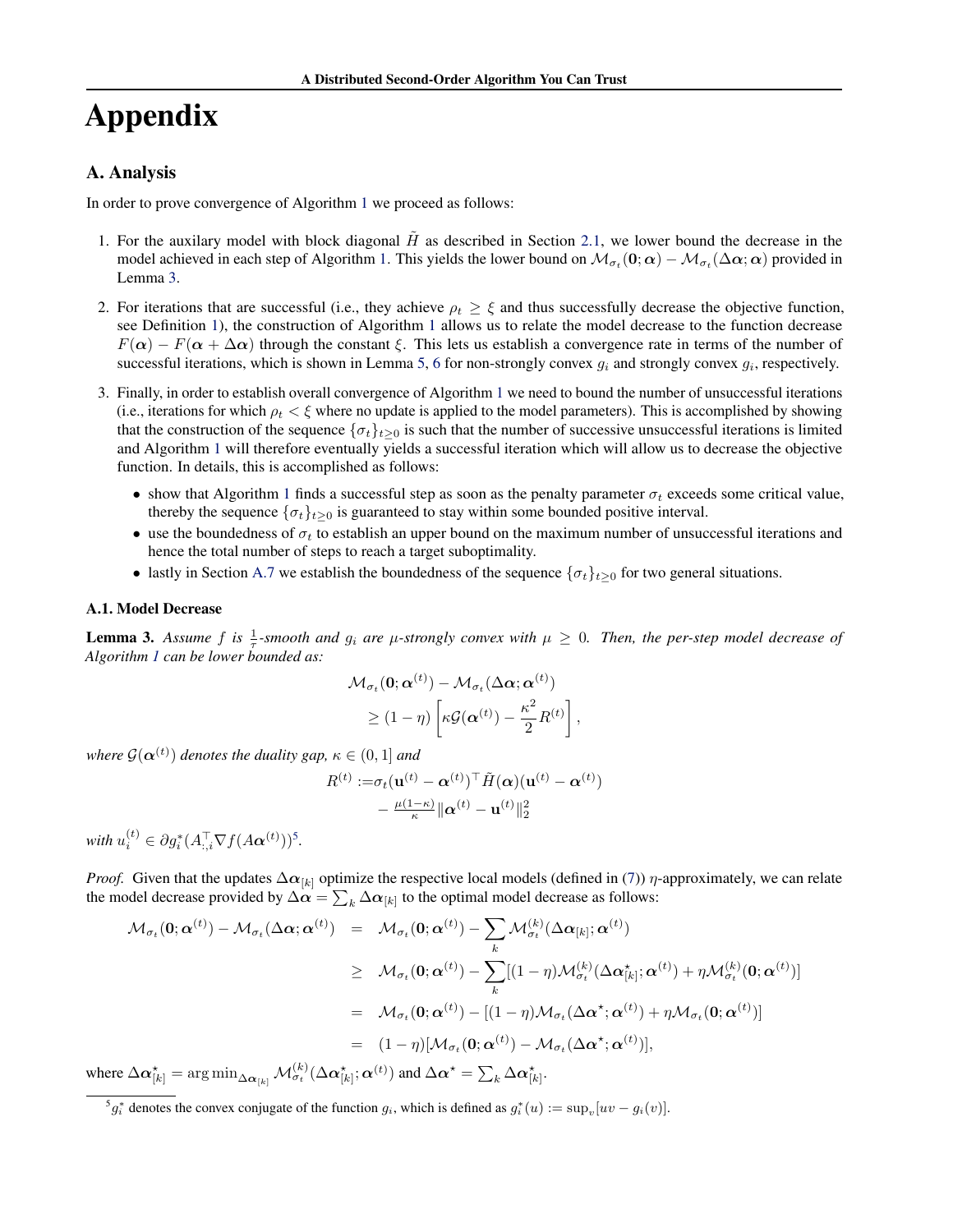From here we proceed by bounding the model decrease for the optimal update, i.e.,  $\Delta_{\mathcal{M}} := \mathcal{M}_{\sigma_t}(0; \alpha^{(t)})$  $\mathcal{M}_{\sigma_t}(\Delta \alpha^*; \alpha^{(t)})$  which, using [\(2\)](#page-1-0), can be written as

$$
\Delta_{\mathcal{M}} = -\nabla f(A\alpha)^{\top} A \Delta \alpha^{\star} - \frac{\sigma}{2} \sum_{k} \Delta \alpha_{[k]}^{\star}{}^{\top} \tilde{H}(\alpha) \Delta \alpha_{[k]}^{\star} + \sum_{i} g_i(\alpha_i) - \sum_{i} g_i((\alpha + \Delta \alpha^{\star})_i).
$$

where we omit the superscript t for reasons of readability. Since  $\Delta\alpha^*$  is the minimizer of  $\mathcal{M}_{\sigma_t}(\Delta\alpha;\alpha)$  the following inequality must hold for an arbitrary update direction  $\tilde{s}$ :

$$
\Delta_{\mathcal{M}} \geq -\nabla f(A\boldsymbol{\alpha})^{\top} A \tilde{\mathbf{s}} - \frac{\sigma}{2} \sum_{k} \tilde{\mathbf{s}}_{[k]}^{\top} \tilde{H}(\boldsymbol{\alpha}) \tilde{\mathbf{s}}_{[k]} + \sum_{i} g_i(\alpha_i) - g_i((\boldsymbol{\alpha} + \tilde{\mathbf{s}})_i). \tag{11}
$$

Hence, let us consider the specific update  $\tilde{\mathbf{s}} = \kappa(\mathbf{u} - \boldsymbol{\alpha})$  for some  $\kappa \in (0, 1]$  and  $\mathbf{u} \in \mathbb{R}^n$ . We find

$$
\Delta_{\mathcal{M}} \geq -\nabla f(A\alpha)^{\top} A \kappa (\mathbf{u} - \alpha) - \frac{\kappa^2 \sigma}{2} \sum_{k} (\mathbf{u} - \alpha)^{\top}_{[k]} \tilde{H}(\alpha) (\mathbf{u} - \alpha)_{[k]} \tag{12}
$$

$$
+\sum_{i} g_i(\alpha_i) - \sum_{i} g_i((\boldsymbol{\alpha} + \kappa(\mathbf{u} - \boldsymbol{\alpha}))_i).
$$
 (13)

Furthermore, using  $\mu$ -strong convexity of  $g_i$  with  $\mu \ge 0$ , (i.e., the bound also holds for  $\mu = 0$  in which case  $g_i$  is convex), we get

$$
g_i((1 - \kappa)\alpha_i + \kappa u_i) \le (1 - \kappa)g_i(\alpha_i) + \kappa g_i(u_i) - \frac{\mu}{2}\kappa(1 - \kappa)(\alpha_i - u_i)^2,
$$

which combined with (13) yields

$$
\Delta_{\mathcal{M}} \geq \kappa \sum_{i} g_{i}(\alpha_{i}) - \kappa \sum_{i} g_{i}(u_{i}) + \sum_{i} \frac{\mu}{2} \kappa (1 - \kappa)(\alpha_{i} - u_{i})^{2}
$$
  

$$
-\nabla f(A\alpha)^{\top} A \kappa (\mathbf{u} - \alpha) - \frac{\kappa^{2} \sigma}{2} \sum_{k} (\mathbf{u} - \alpha) \prod_{[k]} \tilde{H}(\alpha) (\mathbf{u} - \alpha) \prod_{[k]} = \kappa \underbrace{\left[ \sum_{i} g_{i}(\alpha_{i}) - \sum_{i} g_{i}(u_{i}) - \nabla f(A\alpha)^{\top} A(\mathbf{u} - \alpha) \right]}_{\text{(gap)}} + \frac{\mu}{2} \kappa (1 - \kappa) \|\alpha - \mathbf{u}\|_{2}^{2}
$$
  

$$
-\frac{\kappa^{2} \sigma}{2} \sum_{k} (\mathbf{u} - \alpha) \prod_{[k]} \tilde{H}(\alpha) (\mathbf{u} - \alpha) \prod_{[k]}.
$$
 (14)

To further simplify this bound we choose **u** such that  $u_i \in \partial g_i^*(-\mathbf{x}_i^\top \mathbf{w}(\alpha))$  where  $\mathbf{x}_i$  denote the columns of the data matrix  $A$ ,  $w(\alpha) := \nabla f(A\alpha)$  and  $g_i^*$  denotes the convex conjugate of the function  $g_i$ . For this particular choice the term "(gap)" in (14) corresponds to the duality gap of the objective at the iterate  $\alpha$ . To see this, note that the duality gap (see, e.g., [\(Dünner](#page-8-0) [et al.,](#page-8-0) [2016\)](#page-8-0)) for [\(1\)](#page-0-0) can be written as

$$
\mathcal{G}(\alpha) = \sum_{i} g_i^*(-\mathbf{x}_i^{\top}\mathbf{w}(\alpha)) + g_i(\alpha_i) + \alpha_i \mathbf{x}_i^{\top}\mathbf{w}(\alpha)
$$
  
\n
$$
\stackrel{(a)}{=} \sum_{i} u_i(-\mathbf{x}_i^{\top}\mathbf{w}(\alpha)) - g_i(u_i) + g_i(\alpha_i) + \alpha_i \mathbf{x}_i^{\top}\mathbf{w}(\alpha)
$$
  
\n
$$
= \sum_{i} g_i(\alpha_i) - g_i(u_i) - (u_i - \alpha_i)\mathbf{x}_i^{\top}\mathbf{w}(\alpha),
$$
\n(15)

where equality (a) holds for any  $u_i \in \partial g_i^*(-\mathbf{x}_i^{\top}\mathbf{w})$  since for such an optimal  $u_i$  the Fenchel-Young inequality holds with equality, i.e.,

$$
g_i(u_i) = u_i(-\mathbf{x}_i^{\top}\mathbf{w}) - g_i^*(-\mathbf{x}_i^{\top}\mathbf{w}).
$$
\n(16)

Now combining (14) with (15) and (16) we find

$$
\Delta_{\mathcal{M}} \geq \kappa \mathcal{G}(\alpha) + \frac{\mu}{2} \kappa (1 - \kappa) \| \alpha - \mathbf{u} \|_2^2 - \frac{\kappa^2 \sigma}{2} \sum_k (\mathbf{u} - \alpha)_{[k]}^\top \tilde{H}(\alpha) (\mathbf{u} - \alpha)_{[k]} \tag{17}
$$

and Lemma [3](#page-4-0) follows.

$$
\Box
$$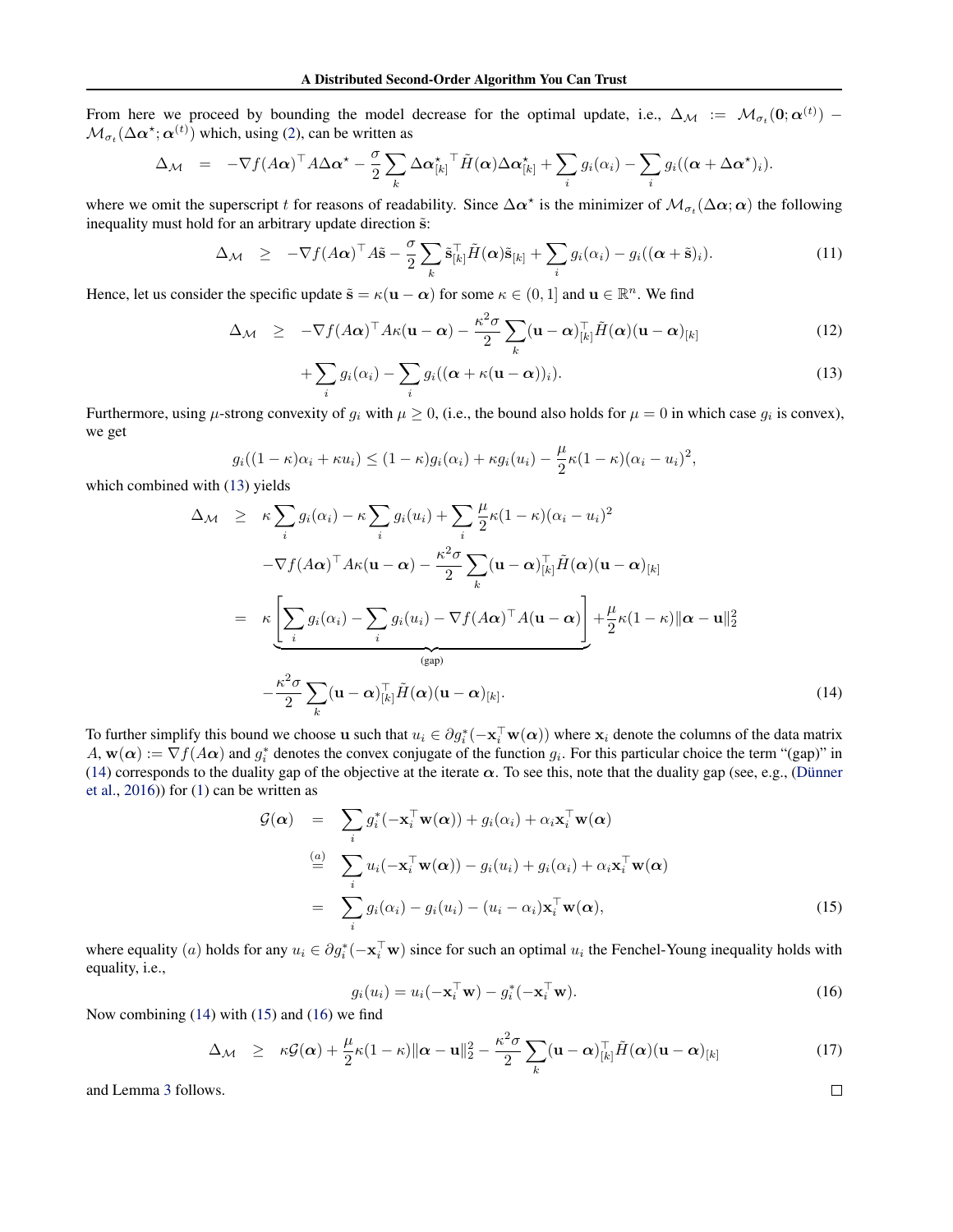## <span id="page-12-0"></span>A.2. Function Decrease

In order to relate the model decrease to the function decrease we use the fact that every update  $\Delta \alpha$  applied to the parameter vector in Algorithm [1](#page-3-0) is successful in the following sense.

**Definition 1** (successful update). The update  $(\Delta \alpha, \sigma_t)$  is called successful if the following inequality is satisfied:

$$
\xi \le \rho_t := \frac{F(\boldsymbol{\alpha}^{(t)}) - F(\boldsymbol{\alpha}^{(t)} + \Delta \boldsymbol{\alpha})}{F(\boldsymbol{\alpha}^{(t)}) - \mathcal{M}_{\sigma_t}(\Delta \boldsymbol{\alpha}; \boldsymbol{\alpha}^{(t)})}
$$
(18)

otherwise it is called unsuccessful.

**Lemma 4.** *The function decrease of Algorithm [1](#page-3-0) for a successful update*  $(\Delta \alpha, \sigma_t)$  *can be bounded as:* 

$$
F(\boldsymbol{\alpha}^{(t)}) - F(\boldsymbol{\alpha}^{(t)} + \Delta \boldsymbol{\alpha}) \geq \xi(1-\eta) \left[ \kappa \mathcal{G}(\boldsymbol{\alpha}^{(t)}) - \frac{\kappa^2}{2} R^{(t)} \right],
$$

where  $\kappa \in (0,1]$  and  $R^{(t)}$  is defined as in Lemma [3.](#page-4-0)

*Proof.* Starting from (18), and observing that  $F(\alpha^{(t)}) = \mathcal{M}_{\sigma_t}(0; \alpha^{(t)})$  we have

$$
F(\boldsymbol{\alpha}^{(t)}) - F(\boldsymbol{\alpha}^{(t)} + \Delta \boldsymbol{\alpha}) \geq \xi(\mathcal{M}_{\sigma_t}(\mathbf{0}; \boldsymbol{\alpha}^{(t)}) - \mathcal{M}_{\sigma_t}(\Delta \boldsymbol{\alpha}; \boldsymbol{\alpha}^{(t)})).
$$
\n(19)

 $\Box$ 

Combining this inequality with Lemma [3](#page-4-0) concludes the proof.

## A.3. Rate of Convergence

Let  $S$  denote the set of successful iterations as

 $S := \{t \geq 0 : \text{ iteration } t \text{ is successful in the sense of Definition 1}\}\$ 

Further, let us define two disjoint index sets  $\mathcal{U}_T$  and  $\mathcal{S}_T$ , which represent the un- and successful steps that have occurred up to some iteration  $T > 0$ ;

$$
S_T := \{ t \le T : t \in S \}
$$
  

$$
U_T := \{ t \le T : t \notin S \}.
$$

Now, we will use Lemma [4](#page-4-0) to establish convergence of Algorithm [1](#page-3-0) as a function of the number of successful iterations. Therefore, we will start with convex functions  $q_i$  where we show sublinear convergence and then show that for strongly convex functions  $g_i$ , this result can be improved to obtain a linear rate of convergence.

# A.3.1. NON-STRONGLY CONVEX  $g_i$ .

**Lemma 5.** (non-strongly convex  $g_i$ ) Let  $f$  be  $\frac{1}{\tau}$ -smooth and  $g_i$  be convex with L-bounded support. Assume the sequence  ${\{\sigma_t\}_{t\geq0}}$  *is bounded above by*  $\sigma_{\text{sup}}$ *. Then, we can bound the suboptimality of Algorithm [1](#page-3-0) as* 

$$
F(\boldsymbol{\alpha}^{(T)}) - F(\boldsymbol{\alpha}^{\star}) \le \frac{2(C_5 \sigma_{\text{sup}} + \varepsilon_0)}{\xi(1-\eta)} \frac{1}{|S_T|}
$$

*where*  $|S_T|$  *counts the number of successful updates up to iteration* T,  $\varepsilon_0 := F(\alpha_0) - F(\alpha^*)$  and  $C_5 = \frac{4}{\tau}R^2L^2$  with  $||A_{:,i}|| \leq R \ \forall i.$ 

*Proof.* For non-strongly convex  $g_i$  (i.e.,  $\mu = 0$ ) we know from Lemma [4](#page-4-0) that for any for successful update ( $\Delta \alpha$ ,  $\sigma_t$ ) the function decrease at iteration  $t$  can be lower bounded as

$$
F(\boldsymbol{\alpha}^{(t)}) - F(\boldsymbol{\alpha}^{(t)} + \Delta \boldsymbol{\alpha}) \ge \xi(1-\eta) \left[ \kappa \mathcal{G}(\boldsymbol{\alpha}^{(t)}) - \frac{\kappa^2 \sigma_t}{2} (\mathbf{u}^{(t)} - \boldsymbol{\alpha}^{(t)})^\top \tilde{H}(\boldsymbol{\alpha}^{(t)}) (\mathbf{u}^{(t)} - \boldsymbol{\alpha}^{(t)}) \right].
$$
 (20)

For our block diagonal hessian approximation

$$
\tilde{H}(\boldsymbol{\alpha}) = \mathbf{diag}(A_{\cdot \mathcal{I}_1}^{\top} \nabla^2 f(A\boldsymbol{\alpha}) A_{\cdot \mathcal{I}_1}, \dots A_{\cdot \mathcal{I}_K}^{\top} \nabla^2 f(A\boldsymbol{\alpha}) A_{\cdot \mathcal{I}_K})
$$

it holds that

$$
(\mathbf{u}^{(t)} - \alpha^{(t)})^{\top} \tilde{H}(\alpha^{(t)}) (\mathbf{u}^{(t)} - \alpha^{(t)}) \le \frac{1}{\tau} \|A(\mathbf{u}^{(t)} - \alpha^{(t)})\|^2 \le \frac{4}{\tau} R^2 L^2
$$
\n(21)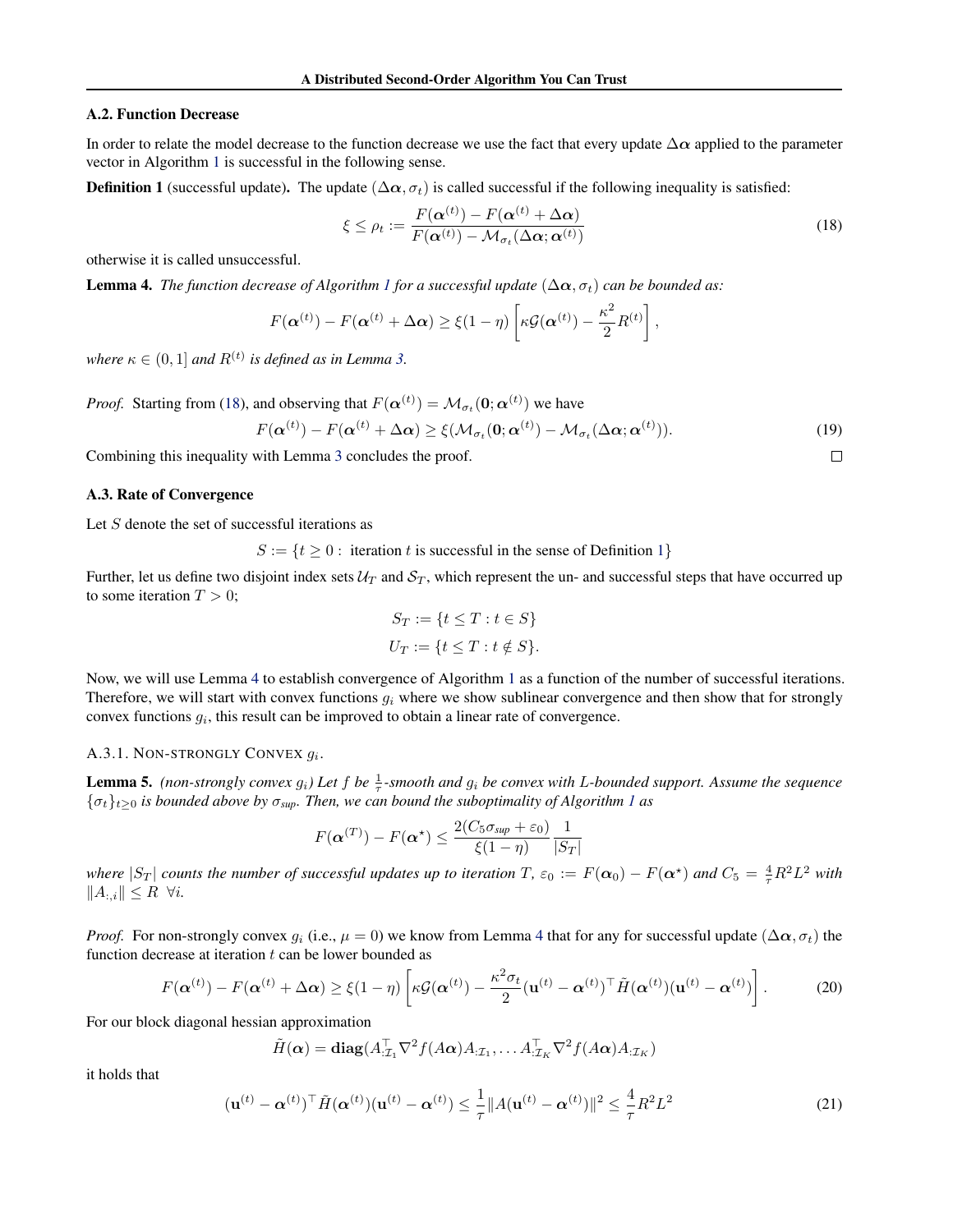<span id="page-13-0"></span>with  $||A_{:,i}|| \leq R \quad \forall i$ . Inequality [\(21\)](#page-12-0) relies on the assumption that  $g_i$  has L-bounded support: a) by duality between Lipschitzness and Bounded-Support [\(Dünner et al.,](#page-8-0) [2016\)](#page-8-0) of the univariate functions  $g_i$  we have  $|\alpha_i| \le L$  since  $\alpha_i$  is in the support of  $g_i$  and b) by the equivalence between Lipschitzness and bounded subgradient we also have  $|u_i| \leq L$  since  $u_i \in \partial g_i^*(-\mathbf{x}_i^{\top}\mathbf{w}(\alpha))$ . Together this yields  $|u_i - \alpha_i| \leq 4L^2$  and the bound [\(21\)](#page-12-0) follows.

In the following we assume that the sequence  $\{\sigma_t\}_{t\geq 0}$  is bounded by  $\sigma_{\text{sup}}$ . We write  $\varepsilon^{(t)} := F(\boldsymbol{\alpha}^{(t)}) - F(\boldsymbol{\alpha}^*)$  for the suboptimality at step t and use that the duality gap upper-bounds the suboptimality, i.e,  $\mathcal{G}(\alpha^{(t)}) \geq \varepsilon^{(t)}$ . Combining this with [\(20\)](#page-12-0) yields

$$
\varepsilon^{(t+1)} \le (1 - \kappa \xi (1 - \eta)) \varepsilon^{(t)} + \xi (1 - \eta) \frac{2\kappa^2}{\tau} R^2 L^2 \sigma_{\text{sup}}.
$$
 (22)

Let a, b being positive constants defined as  $a = \xi(1-\eta)$  and  $b = \frac{4}{\tau}R^2L^2\sigma_{\text{sup}}$ , then the above inequality can be written as

$$
\varepsilon^{(t+1)} \le (1 - \kappa a)\varepsilon^{(t)} + \frac{\kappa^2}{2}ab. \tag{23}
$$

and holds for any  $\kappa \in (0, 1]$ . Now let us choose  $\kappa$  to minimize the RHS of (23) which yields  $\kappa = \frac{1}{b} \varepsilon^{(t)}$  and to have  $\kappa \in (0, 1]$  we further constrain  $\kappa$  to

$$
\kappa = \min \left\{ 1, \frac{1}{b} \varepsilon^{(t)} \right\}.
$$

Now let us consider the two cases separately:

1.  $\varepsilon^{(t)} \geq b$ . In this case we choose  $\kappa = 1$ . Thus, from (23) we get

$$
\varepsilon^{(t+1)} \le (1-a)\varepsilon^{(t)} + \frac{ab}{2} \le (1-a)\varepsilon^{(t)} + \frac{a}{2}\varepsilon^{(t)} = \left(1 - \frac{a}{2}\right)\varepsilon^{(t)}
$$
(24)

2.  $\varepsilon^{(t)} < b$ . In this case we choose  $\kappa = \frac{1}{b} \varepsilon^{(t)}$  and hence from (23) we get

$$
\varepsilon^{(t+1)} \le \varepsilon^{(t)} - \frac{a}{2b} \varepsilon^{(t)} \varepsilon^{(t)}.\tag{25}
$$

Note that the inequalities (24) and(25) together with non-negativity of  $\varepsilon^{(t)}$  and  $a \in (0,1)$  imply that  $\varepsilon^{(t+1)} \leq \varepsilon^{(t)}$  and thus  $\{\varepsilon^{(t)}\}$  is a decreasing sequence. Combining the two inequalities (24) and (25) we get the following bound which holds for both cases and thus for every t:

$$
\varepsilon^{(t+1)} \le \varepsilon^{(t)} - \frac{a}{2} \min \left\{ \frac{1}{b} \varepsilon^{(t)}, 1 \right\} \varepsilon^{(t)} \le \varepsilon^{(t)} - \frac{a}{2} \min \left\{ \frac{1}{b + \varepsilon_0} \varepsilon^{(t)}, 1 \right\} \varepsilon^{(t)} \le \varepsilon^{(t)} - \frac{a}{2} \frac{1}{b + \varepsilon_0} \varepsilon^{(t)} \varepsilon^{(t)}.
$$
 (26)

where we used  $\varepsilon_0 \geq \varepsilon^{(t)} \ \forall t > 0$ . Thus it holds that

$$
\varepsilon^{(t+1)} \leq \varepsilon^{(t)} - \frac{a}{2} \frac{1}{b + \varepsilon_0} \varepsilon^{(t)} \varepsilon^{(t+1)} \tag{27}
$$

Deviding both sides by  $\varepsilon^{(t)} \varepsilon^{(t+1)}$  yields

$$
\frac{1}{\varepsilon^{(t+1)}} \quad \geq \quad \frac{1}{\varepsilon^{(t)}} - \frac{a}{2} \frac{1}{b + \varepsilon_0} \tag{28}
$$

 $\Box$ 

Applying this bound recursively and plugging in the definition of  $a, b$  concludes the proof.

# A.3.2. STRONGLY-CONVEX  $g_i$ .

**Lemma 6.** *(strongly convex g<sub>i</sub>) Let*  $f$  *be*  $\frac{1}{\tau}$ -smooth and  $g_i$   $\mu$ -strongly convex with  $\mu > 0$ . Assume the sequence  $\{\sigma_t\}_{t \geq 0}$  *is bounded above by*  $\sigma_{sup}$ . Then, we can bound the suboptimality  $\varepsilon^{(t)} := F(\boldsymbol{\alpha}^{(t)}) - F(\boldsymbol{\alpha}^{\star})$  as

$$
F(\boldsymbol{\alpha}^{(t)}) - F(\boldsymbol{\alpha}^{\star}) \leq \left(1 - \xi(1-\eta)\frac{\mu\tau}{c_A \sigma_{\text{sup}} + \mu\tau}\right)^{|S_t|} \varepsilon^{(0)}
$$

where  $c_A = \max_k \|A_{[k]}\|^2$  and  $|S_t|$  denotes the cardinality of the set  $S_t$  which counts the number of successful updates up *to iteration* t*.*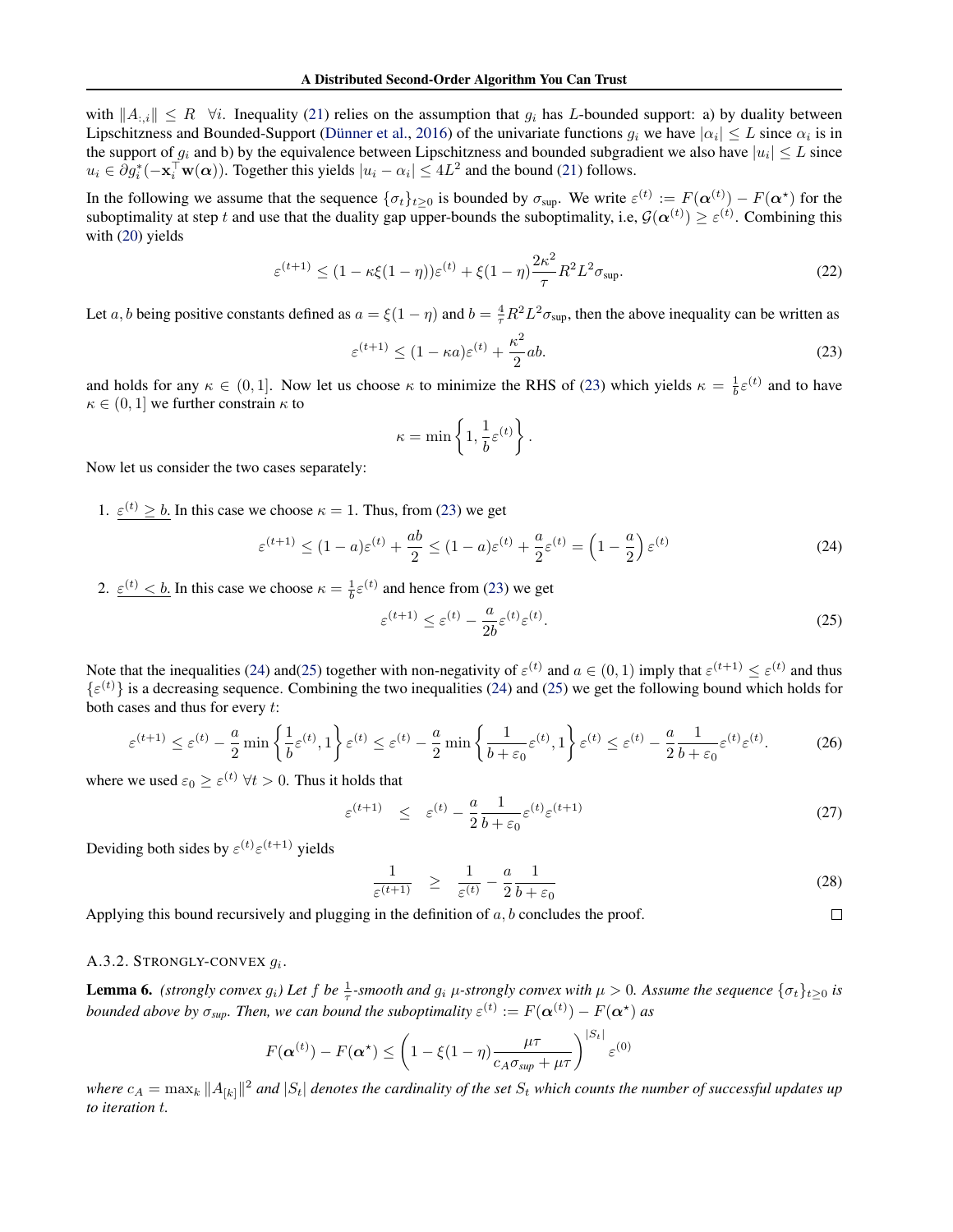<span id="page-14-0"></span>*Proof.* For  $\mu$ -strongly convex  $g_i$  with  $\mu > 0$  we can choose  $\kappa = \hat{\kappa}^{(t)}$  such that  $R^{(t)} \le 0$  in Lemma [3.](#page-4-0) That is

$$
\hat{\kappa}^{(t)} = \frac{\mu \tau}{c_A \sigma_t + \mu \tau}
$$

since

$$
R^{(t)} = \sigma_t(\mathbf{u}^{(t)} - \alpha^{(t)})^\top \tilde{H}(\alpha^{(t)}) (\mathbf{u}^{(t)} - \alpha^{(t)}) - \frac{\mu(1 - \kappa)}{\kappa} ||\alpha^{(t)} - \mathbf{u}^{(t)}||_2^2
$$
  
\n
$$
= \sigma_t \sum_k (A_{[k]}(\mathbf{u}^{(t)} - \alpha^{(t)})_{[k]})^\top \nabla^2 f(A\alpha) (A_{[k]}(\mathbf{u}^{(t)} - \alpha^{(t)})_{[k]}) - \frac{\mu(1 - \kappa)}{\kappa} ||\alpha^{(t)} - \mathbf{u}^{(t)}||_2^2
$$
  
\n
$$
\leq \frac{\sigma_t}{\tau} \sum_k ||A_{[k]}(\mathbf{u}^{(t)} - \alpha^{(t)})_{[k]}||_2^2 - \frac{\mu(1 - \kappa)}{\kappa} ||\alpha^{(t)} - \mathbf{u}^{(t)}||_2^2
$$
  
\n
$$
\leq \left(\frac{c_A \sigma_t}{\tau} - \frac{\mu(1 - \kappa)}{\kappa}\right) ||\alpha^{(t)} - \mathbf{u}^{(t)}||_2^2
$$

where  $c_A = \max_k ||A_{[k]}||^2$ .

Hence, by Lemma [4,](#page-4-0) for successful updates ( $\Delta \alpha$ ,  $\sigma_t$ ), the function decrease at iteration t can be lower bounded as

$$
F(\boldsymbol{\alpha}^{(t)}) - F(\boldsymbol{\alpha}^{(t)} + \Delta \boldsymbol{\alpha}) \geq \xi(1-\eta) \left[ \frac{\mu\tau}{c_A \sigma_t + \mu\tau} \right] \mathcal{G}(\boldsymbol{\alpha}^{(t)}).
$$

While, by construction of Algorithm [1,](#page-3-0) the iterate remains unchanged over unsuccessful iterations. Let us denote the suboptimality at iteration t as  $\varepsilon^{(t)} = F(\alpha^{(t)}) - F(\alpha^*)$ . Then, using the fact that the duality gap always upper bounds the suboptimality, i.e.,  $\mathcal{G}(\boldsymbol{\alpha}^{(t)}) \geq F(\boldsymbol{\alpha}^{(t)})$  we get the following recursion:

$$
\varepsilon^{(t+1)} \le \left(1 - \xi(1-\eta)\left[\frac{\mu\tau}{c_A\sigma_t + \mu\tau}\right]\right)\varepsilon^{(t)}.
$$

Using that fact that the sequence  $\{\sigma_t\}_{t\geq 0}$  is bounded by  $\sigma_{\text{sup}}$  we can establish the following rate of convergence

$$
\varepsilon^{(t)} \le \left(1 - \xi(1 - \eta) \left[\frac{\mu\tau}{c_A \sigma_{\text{sup}} + \mu\tau}\right]\right)^{|S_t|} \varepsilon^{(0)}
$$

 $\Box$ 

#### A.4. Bound on number of successful steps

From Lemma [6](#page-13-0) and Lemma [5](#page-12-0) in the previous section the following two lemmas follow immediately:

**Lemma 7** (Number of successful iterations). Let f be  $\frac{1}{\tau}$  smooth and  $g_i$   $\mu$ -strongly convex. Assume the sequence  $\{\sigma_t\}_{t\geq 0}$  is *bounded above by*  $\sigma_{sup}$ *. Then, Algorithm [1](#page-3-0) achieves a suboptimality*  $F(\bm{\alpha}^{(t)}) - F(\bm{\alpha}^\star) \leq \varepsilon$  *after* 

$$
\frac{1}{\log(C_2^{-1})} \log\left(\frac{\varepsilon_0}{\varepsilon}\right) \tag{29}
$$

*successful iterations where*  $C_2 \in (0,1)$  *is a constant defined as*  $C_2 = 1 - \xi(1-\eta)\frac{\mu\tau}{c_A\sigma_{\text{sup}}+\mu\tau}$  and  $\varepsilon_0$  denotes the initial *suboptimaliy*  $\varepsilon_0 = F(\boldsymbol{\alpha}^{(0)}) - F(\boldsymbol{\alpha}^*)$ .

**Lemma 8** (Number of successful iterations). Let be  $f \frac{1}{\tau}$ -smooth and  $g_i$  convex functions with L-bounded support. Assume *the sequence*  $\{\sigma_t\}_{t\geq0}$  is bounded above by  $\sigma_{sup}$ . Then, Algorithm [1](#page-3-0) achieves a suboptimality  $F(\bm{\alpha}^{(t)})-F(\bm{\alpha}^\star)\leq\varepsilon$  after

$$
C_1 \frac{1}{\varepsilon} \tag{30}
$$

*successful iterations where*  $C_1 = \frac{2\left[\frac{4}{\tau}L^2R^2\sigma_{sup}+\varepsilon_0\right]}{\varepsilon(1-n)}$  $\xi(1-\eta)$ 

#### A.5. Bound on number of unsuccessful steps

We assume there exists a  $\sigma_{\text{sup}} < \infty$  such that  $\sigma_t \leq \sigma_{\text{sup}}$  for all  $t \geq 0$  (we will later in Section [A.7](#page-16-0) show the existence of such a bound). As a consequence, the algorithm may only take a limited number of consecutive unsuccessful steps and hence the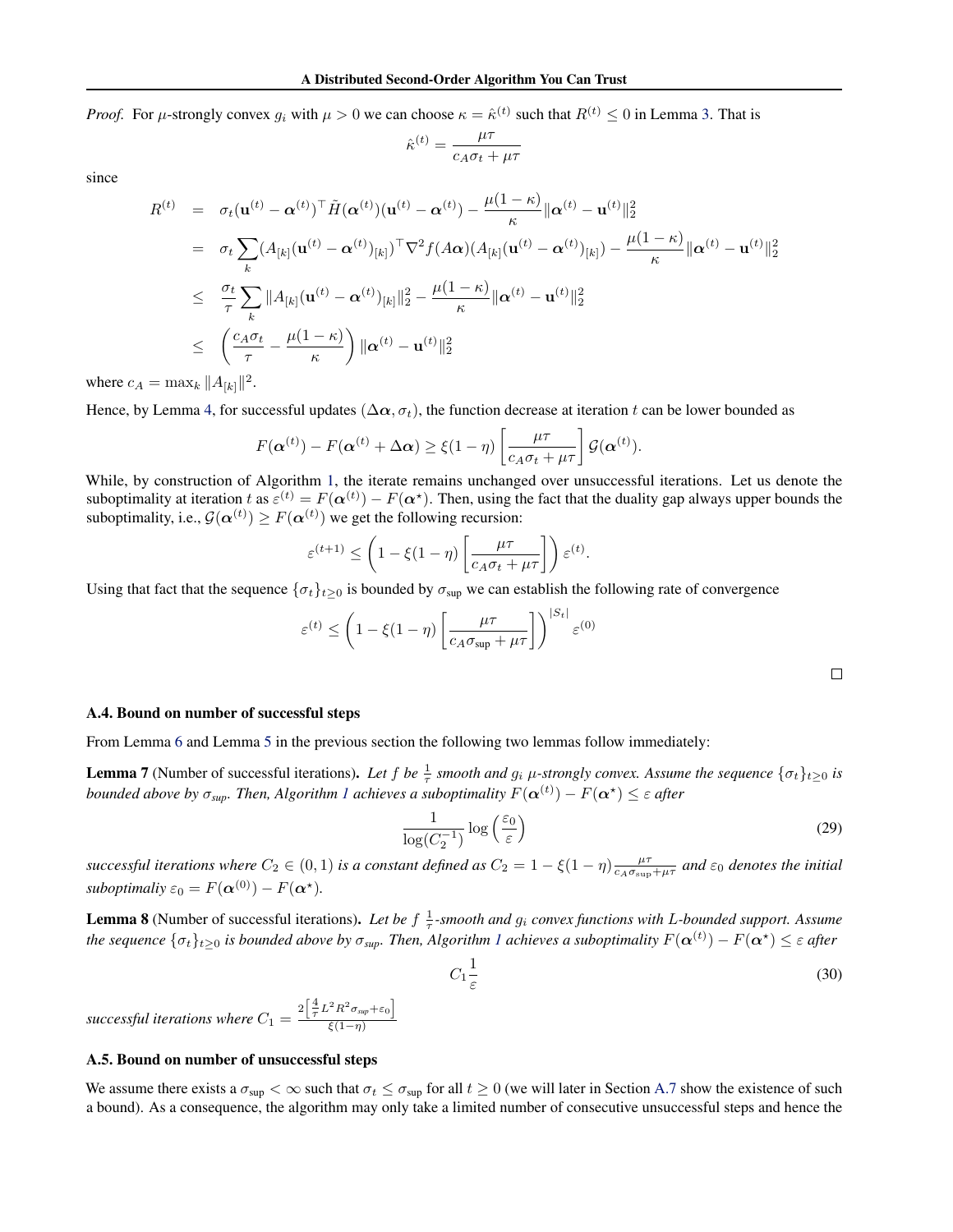total number of unsuccessful iterations is at most a problem dependent constant times the number of successful iterations plus some additive term depending on the initialization  $\sigma_0$ . The following Lemma is motivated by [\(Cartis et al.,](#page-8-0) [2011b,](#page-8-0) Corollary 5.5):

**Lemma 9** (Number of unsuccessful iterations). Assume the sequence  $\{\sigma_t\}_{t>0}$  is bounded above by  $\sigma_{\text{sup}}$ . Then, for any fixed  $T \geq 0$ , *it holds that* 

$$
|U_T| \le \frac{1}{\log(\gamma)} \log\left(\frac{\sigma_{\sup}}{\sigma_0}\right) + |S_T| \tag{31}
$$

*Proof.* Since it holds that  $\xi \leq \frac{1}{\zeta}$  we have

$$
\sigma_{t+1} = \gamma \sigma_t \ \ \forall t \in U_T
$$

$$
\sigma_{t+1} \ge \frac{1}{\gamma} \sigma_t \ \ \forall t \in S_T
$$

Thus, we deduce inductively

$$
\sigma_0\gamma^{-|S_T|}\gamma^{|U_T|}\leq \sigma_T
$$

since  $\sigma_T$  is bounded by  $\sigma_{\text{sup}}$  we have

$$
\log\left(\frac{1}{\gamma}\right)|S_T| + \log(\gamma)|U_T| \le \log\left(\frac{\sigma_{\text{sub}}}{\sigma_0}\right)
$$

Recall  $\gamma > 1$  and hence

$$
|U_T| \le \frac{1}{\log(\gamma)} \log\left(\frac{\sigma_{\sup}}{\sigma_0}\right) + |S_T| \tag{32}
$$

**Remark 1.** Assume we start with a save value  $\sigma_0 \ge \sigma_{sup}$ , then (32) simplifies to  $|U_T| \le 1 + |S_T|$ 

## A.6. Final convergence result

In order to prove the final convergence results it remains to combine Lemma [6](#page-13-0) and Lemma [5](#page-12-0) with Lemma 9 in order to bound the total number of iterations  $T = |S_T| + |U_T|$  required in Algorithm [1](#page-3-0) to reach a required suboptimality. Doing so results in the following two corollaries:

**Corollary 10** (Number of successful and unsuccessful iterations). Let f be  $\frac{1}{\tau}$ -smooth and  $g_i$   $\mu$ -strongly-convex. Assume the  $s$ equence  $\{\sigma_t\}_{t\geq0}$  is bounded above by  $\sigma_{sup}$ . Then Algorithm [1](#page-3-0) reaches an accuracy  $F(\bm{\alpha}^{(t)})-F(\bm{\alpha}^\star)\leq\varepsilon$  within a total *number of*

$$
\frac{1}{\log(\gamma)} \log \left( \frac{\sigma_{\sup}}{\sigma_0} \right) + \frac{2}{\log(C_2^{-1})} \log \left( \frac{\varepsilon_0}{\varepsilon} \right) \tag{33}
$$

*steps, where*  $C_2 \in (0,1)$  *is a constant defined as*  $C_2 = 1 - \xi(1-\eta) \frac{\mu \tau}{c_A \sigma_{\text{sup}} + \mu \tau}$ .

*Proof.* Combining Lemma 9 and Lemma [7](#page-14-0) this result follows immediately.

**Corollary 11** (Number of successful and unsuccessful iterations). Let f be  $\frac{1}{\tau}$ -smooth and  $g_i$  have L-bounded support. Assume the sequence  $\{\sigma_t\}_{t\geq0}$  is bounded above by  $\sigma_{sup}$ . Then, Algorithm [1](#page-3-0) reaches an accuracy  $F(\bm{\alpha}^{(t)})-F(\bm{\alpha^\star})\leq\varepsilon$ *within a total number of*

$$
\frac{1}{\log(\gamma)} \log\left(\frac{\sigma_{\text{sup}}}{\sigma_0}\right) + 2C_1 \frac{1}{\varepsilon} \tag{34}
$$

steps, where  $C_1 > 0$  is a constant defined as  $C_1 = \frac{2\left[\frac{4}{\tau}L^2R^2\sigma_{sup} + \varepsilon_0\right]}{\xi(1-n)}$  $\frac{1}{\xi(1-\eta)}$ .

**Remark 2.** *The first term in* (34) *is the price we potentially pay for a bad initialization*  $\sigma_0$  *(the number of unsuccessful steps before the first successful step happens). If we choose a safe initial value*  $\sigma_0 \ge \sigma_{sup}$  *this first term can be upper-bounded by* 1*.*

 $\Box$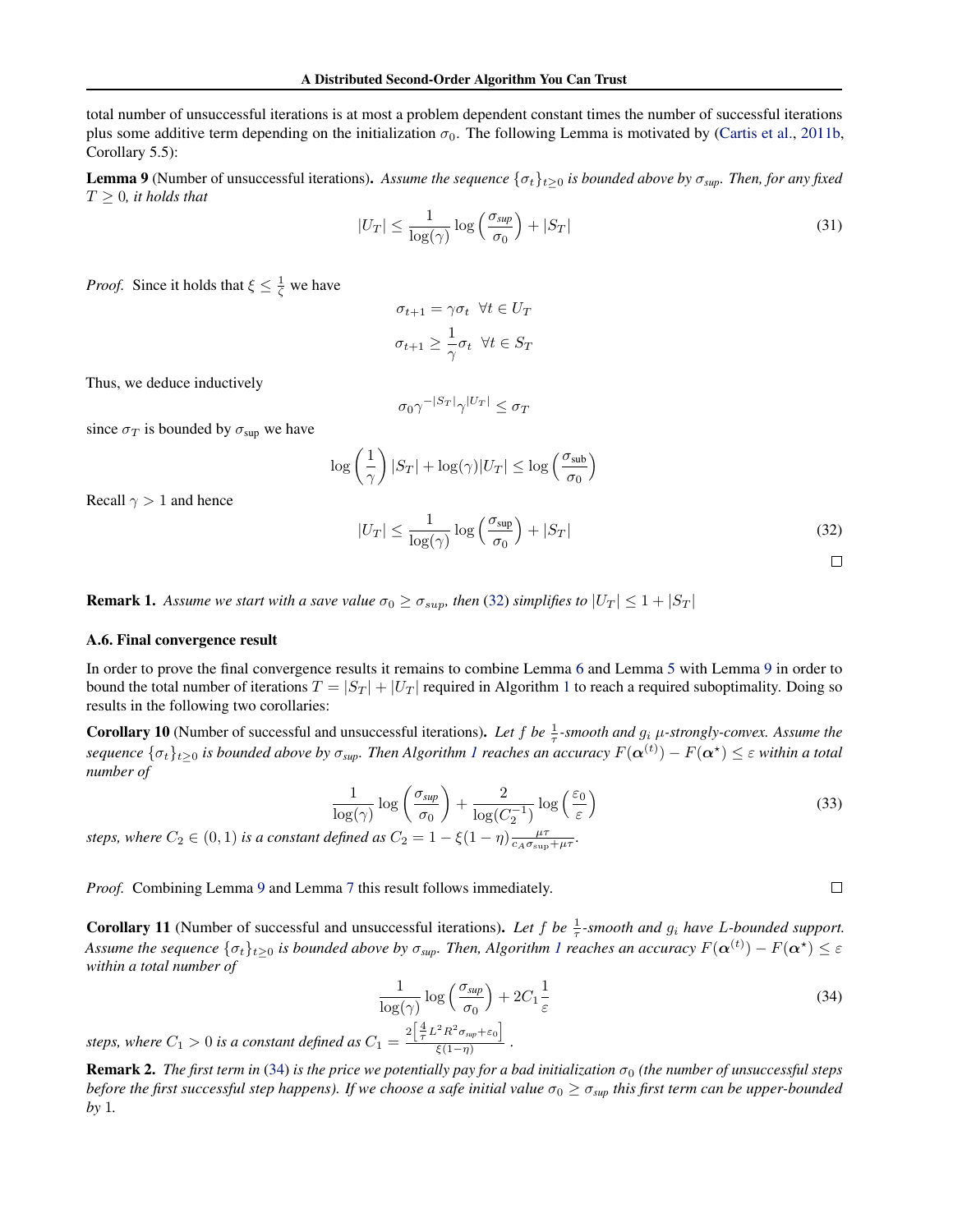# <span id="page-16-0"></span>A.7. Boundness of the sequence  $\{\sigma_t\}_{t\geq0}$

So far we have assumed that there exists a  $\sigma_{\text{sup}} < \infty$  that bounds the sequence  $\{\sigma_t\}_{t\geq 0}$  generated by Algorithm [1.](#page-3-0) In this section we will explicitly give such an upper bound under different conditions on f. To achieve this we show that if  $\sigma$ is large enough the auxiliary model builds a global upper bound on the objective function and Algorithm [1](#page-3-0) must yield a successful step.

#### A.7.1. QUASI-SELF-CONCORDANT  $f$

Let us assume the function  $f$  is quasi self-concordant [\(Bach et al.,](#page-8-0) [2010\)](#page-8-0). This assumption is not very restrictive and fulfilled by most prominent machine learning applications including logistic regression. We will first state the definition of quasi-self concordance together with some useful properties and then explicitly state an upper bound  $\sigma_t$ .

**Definition 2** (multivariate quasi self-concordant functions). f is quasi self-concordant if  $\forall w, v \in \mathbb{R}^n$  the function  $\phi(t) = f(\mathbf{w} + t\mathbf{v})$  satisfies  $|\phi'''(t)| \le M_f \|\mathbf{v}\|_2 \phi''(t)$  for some  $M_f \ge 0$ .

**Proposition 12.** *[\(Bach et al.,](#page-8-0) [2010,](#page-8-0) Proposition 1) Let*  $f$  *be a quasi self-concordant function with constant*  $M_f$ *, then* 

$$
f(\mathbf{w} + \mathbf{v}) \le f(\mathbf{w}) + \mathbf{v}^\top \nabla f(\mathbf{w}) + \frac{\mathbf{v}^\top \nabla^2 f(\mathbf{w}) \mathbf{v}}{M_f^2 \|\mathbf{v}\|_2} (e^{M_f \|\mathbf{v}\|_2} - M_f \|\mathbf{v}\|_2 - 1)
$$

*and*

$$
\nabla^2 f(\mathbf{w} + \mathbf{v}) \preceq e^{M_f \|\mathbf{v}\|_2} \nabla^2 f(\mathbf{w})
$$

**Lemma [1](#page-3-0)3** (safe bound on  $\sigma_t$ ). Assume f be a quasi self-concordant function. Then, for every iteration  $t \geq 0$  of Algorithm 1 *we have*  $\sigma_t \leq \sigma_{sup}$ *, where* 

$$
\sigma_{sup} := 2K\gamma \left[ \frac{e^{M_f \|\Delta \alpha\|_2} - M_f \|\Delta \alpha\|_2 - 1}{M_f^2 \|\Delta \alpha\|_2} \right]
$$
\n(35)

*Proof.* To prove Lemma 13 we show that for  $\sigma_t \geq \frac{\sigma_{\text{sup}}}{\gamma}$  the model forms an upper bound on the objective, i.e.  $\mathcal{M}_{\sigma_t}(\Delta \alpha; \alpha^{(t)}) \geq F(\alpha^{(t)} + \Delta \alpha)$   $\forall \Delta \alpha$ . Hence, for every *η*-approximate update  $\Delta \alpha$  we have  $\rho_t \geq 1 \geq \xi$  and hence a successful step. In order to establish this bound on  $\sigma_t$  we use Proposition 12 which yields

$$
f(\boldsymbol{\alpha}^{(t)} + \Delta \boldsymbol{\alpha})
$$

$$
\leq f(A\alpha^{(t)}) + \nabla f(A\alpha^{(t)})^{\top} A \Delta \alpha + (A \Delta \alpha)^{\top} \nabla^{2} f(A\alpha^{(t)}) A \Delta \alpha \left[ \frac{e^{M_{f} \|\Delta \alpha\|_{2}} - M_{f} \|\Delta \alpha\|_{2} - 1}{M_{f}^{2} \|\Delta \alpha\|_{2}} \right]
$$
\n
$$
\leq f(A\alpha^{(t)}) + \nabla f(A\alpha^{(t)})^{\top} A \Delta \alpha + K \sum_{k} (A_{[k]} \Delta \alpha_{[k]})^{\top} \nabla^{2} f(A\alpha^{(t)}) A_{[k]} \Delta \alpha_{[k]} \left[ \frac{e^{M_{f} \|\Delta \alpha\|_{2}} - M_{f} \|\Delta \alpha\|_{2} - 1}{M_{f}^{2} \|\Delta \alpha\|_{2}} \right]
$$
\n
$$
= f(A\alpha^{(t)}) + \nabla f(A\alpha^{(t)})^{\top} A \Delta \alpha + K \sum_{k} \Delta \alpha_{[k]}^{\top} \tilde{H}(\alpha^{(t)}) \Delta \alpha_{[k]} \left[ \frac{e^{M_{f} \|\Delta \alpha\|_{2}} - M_{f} \|\Delta \alpha\|_{2} - 1}{M_{f}^{2} \|\Delta \alpha\|_{2}} \right].
$$

In (*i*) we used Jensen's inequality for convex functions, i.e.,  $f(\frac{1}{n}\sum_i x_i) \leq \frac{1}{n}\sum_i f(x_i)$ . Hence,

$$
F(\boldsymbol{\alpha}^{(t)} + \Delta \boldsymbol{\alpha}) = f(\boldsymbol{\alpha}^{(t)} + \Delta \boldsymbol{\alpha}) + \sum_{i} g_i((\boldsymbol{\alpha}^{(t)} + \Delta \boldsymbol{\alpha})_i)
$$
  
 
$$
\leq \mathcal{M}_{\sigma_t = \frac{1}{\gamma} \sigma_{\sup}}(\Delta \boldsymbol{\alpha}; \boldsymbol{\alpha}^{(t)})
$$

since any  $\sigma > \frac{1}{\gamma} \sigma_{\text{sup}}$  is guaranteed to yield a successful step and in every iteration  $\sigma$  is at most increased by  $\gamma$ , hence,  $\sigma_{\text{sup}}$ provides an upper bound on  $\{\sigma_t\}_{t\geq 0}$ 

 $\Box$